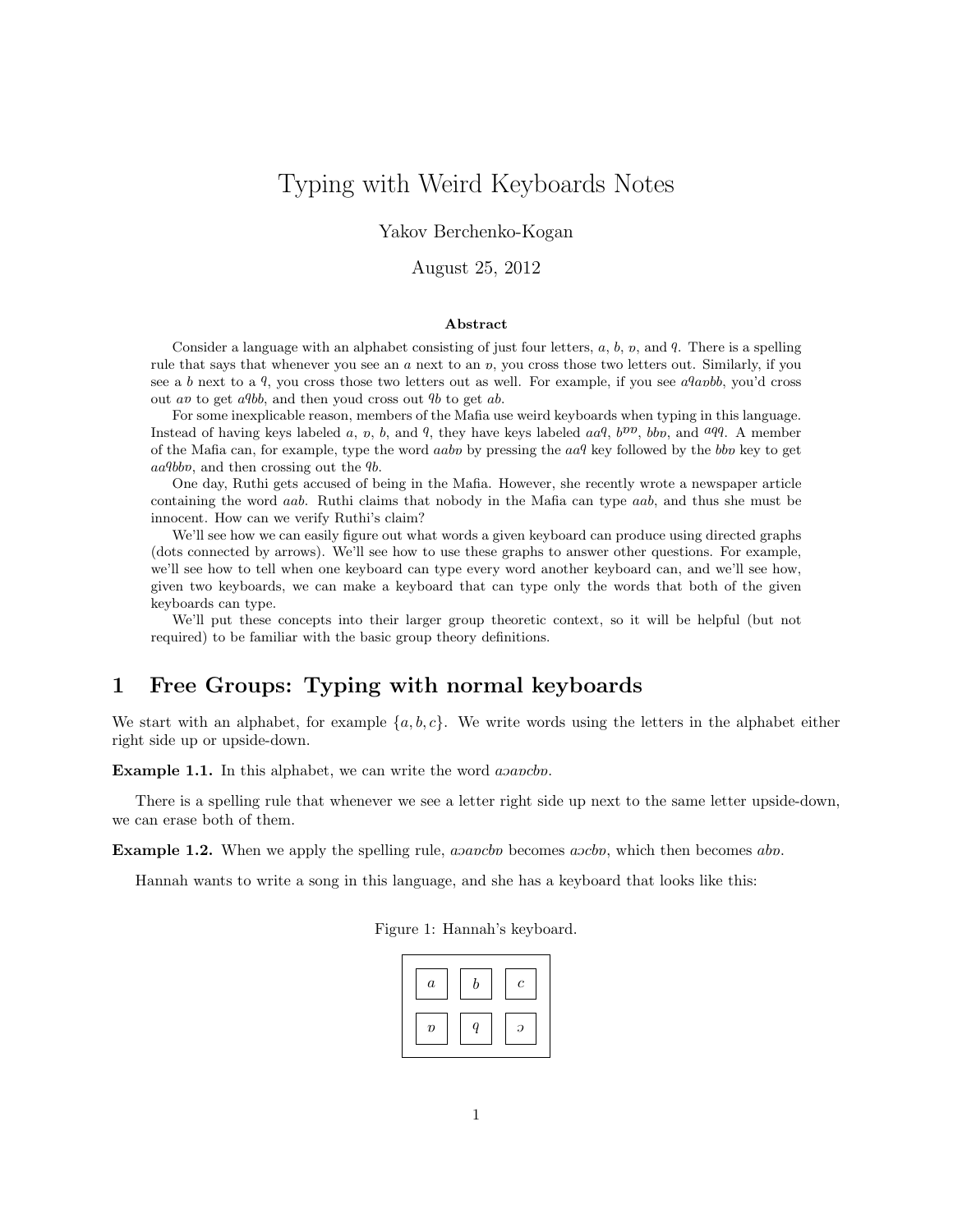**Exercise 1.3.** Hannah accidentally typed  $aqab$ . She wants to erase it, but there's no backspace button on her keyboard! What should she type next to erase it?

**Exercise 1.4.** Hannah accidentally typed *abcabc* when she really wanted to type *absabc*. What should she type next to fix her mistake?

Alfonso's keyboard looks just like Hannah's, but it has an extra smiley face key:



When Alfonso holds down the smiley face key, pushing another key causes that letter to appear at the end of the word and at the beginning of the word flipped over.

**Example 1.5.** Alfonso can type abo by pressing b and then holding down the smiley key and pressing  $\upsilon$ .

Exercise 1.6. If Alfonso types ababbaa and then types the first few letters of the word while holding the smiley key, what happens? Remember to apply the spelling rule.

Definition 1.7. The set of all finite-length words you can get after applying the spelling rule is called the free group over the alphabet X. We will let F denote the free group, and sometimes by  $F(X)$  if we want to make it clear what the alphabet is. In our examples above,  $X = \{a, b, c\}$ . The "spelling rule" is usually called *free cancellation*, and most people write  $\bar{a}$  or  $a^{-1}$  instead of v, because writing upside-down letters is hard.

If you know group theory, you might be wondering what the group operation is. The group operation here is concatenation, that is, writing one word after the other (and then applying free cancellation if necessary). If you did Exercise 1.3, you should be able to figure out what the inverses are.

#### 2 Finitely Generated Subgroups: Typing with silly keyboards

Susan doesn't like typing with normal keyboards like Hannah's. Instead, she has keyboards that look like something like this:

| $aa\boldsymbol{q}$ | $aab$    |
|--------------------|----------|
| $b^{DD}$           | $q_{DD}$ |

Figure 3: Susan's keyboard.

The first row of the keyboard is a collection of words, and the second row is the words in the first row upside-down.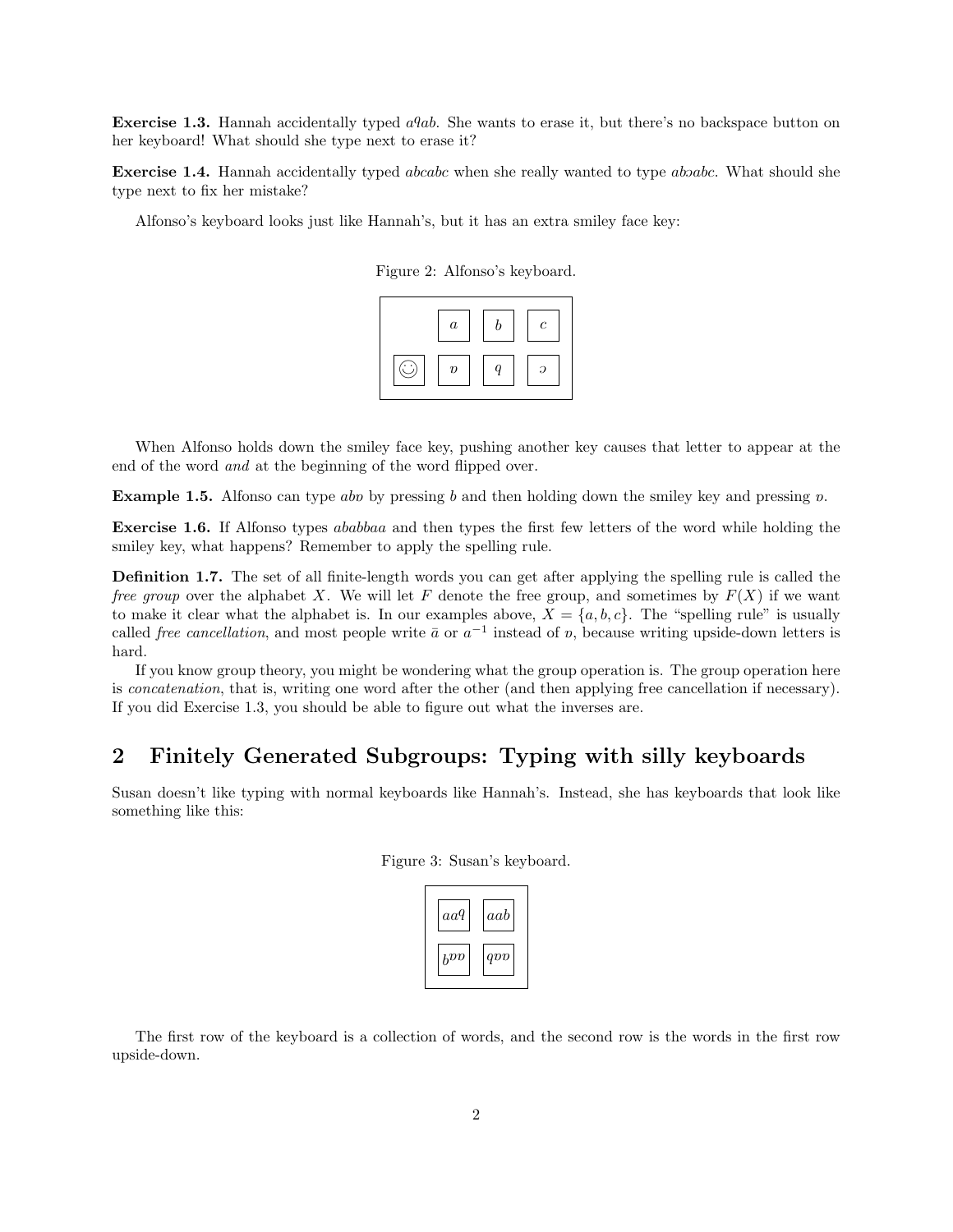What words can Susan type? There are infinitely many, but she probably can't type every word, so we'd like an easy way to test whether or not a given word, such as aabbb, can be produced with this keyboard. One way to do this would be to systematically make a list of the words that can be typed by pressing one key, then two keys, then three keys, and so forth. If we find aabbb on this list, then we're done. Eventually, the words on the list will become very long, much longer than aabbb. If we don't see aabbb by that point, we can be reasonably sure that it can't be typed on this keyboard. The problem is that, because of free cancellation, even though we might press a lot of keys, the resulting word might still be very short.

Exercise 2.1. In fact, it is possible to type *aabbb* with this keyboard. Find a way to do it.

There's a much better way of testing whether or not a word can be typed on the keyboard. We first make a labeled directed graph out of loops labeled with the words in the first row, like this:

Figure 4: Making the graph corresponding to Susan's keyboard, step 1: loops.



The left loop corresponds to  $aaq$ , and the right loop corresponds to  $aab$ . The vertex where all of the loops start and end is drawn larger. Notice that we represent an upside-down letter by reversing the direction of the edge.

Pressing a key on the keyboard corresponds to going around one of these loops, starting and ending at the big vertex. (Pressing the keys in the bottom row corresponds to going around the loop in the other direction.) Thus, a word can be typed on this keyboard if and only if you can read it off when going around the graph starting and ending at the big vertex. However, if we try to use this graph to figure out whether or not a given word can be typed on this keyboard, we will run into some problems.

Example 2.2. There are two edges labeled a going from the big vertex. If the word we are testing starts with a, we don't know which edge to take. We'd have to try both possibilities. If the word is very long, we might end up with too many possibilities to go through.

Example 2.3. You can type bb using this keyboard because it's what you get after applying free cancellation to bovaab, which you can read off by going around the graph. However, if we were asked to test whether or not bb could be typed on this keyboard, we wouldn't have any way of knowing to insert *proac* in the middle, except by guessing.

We can fix these problems by *folding* the graph, like this: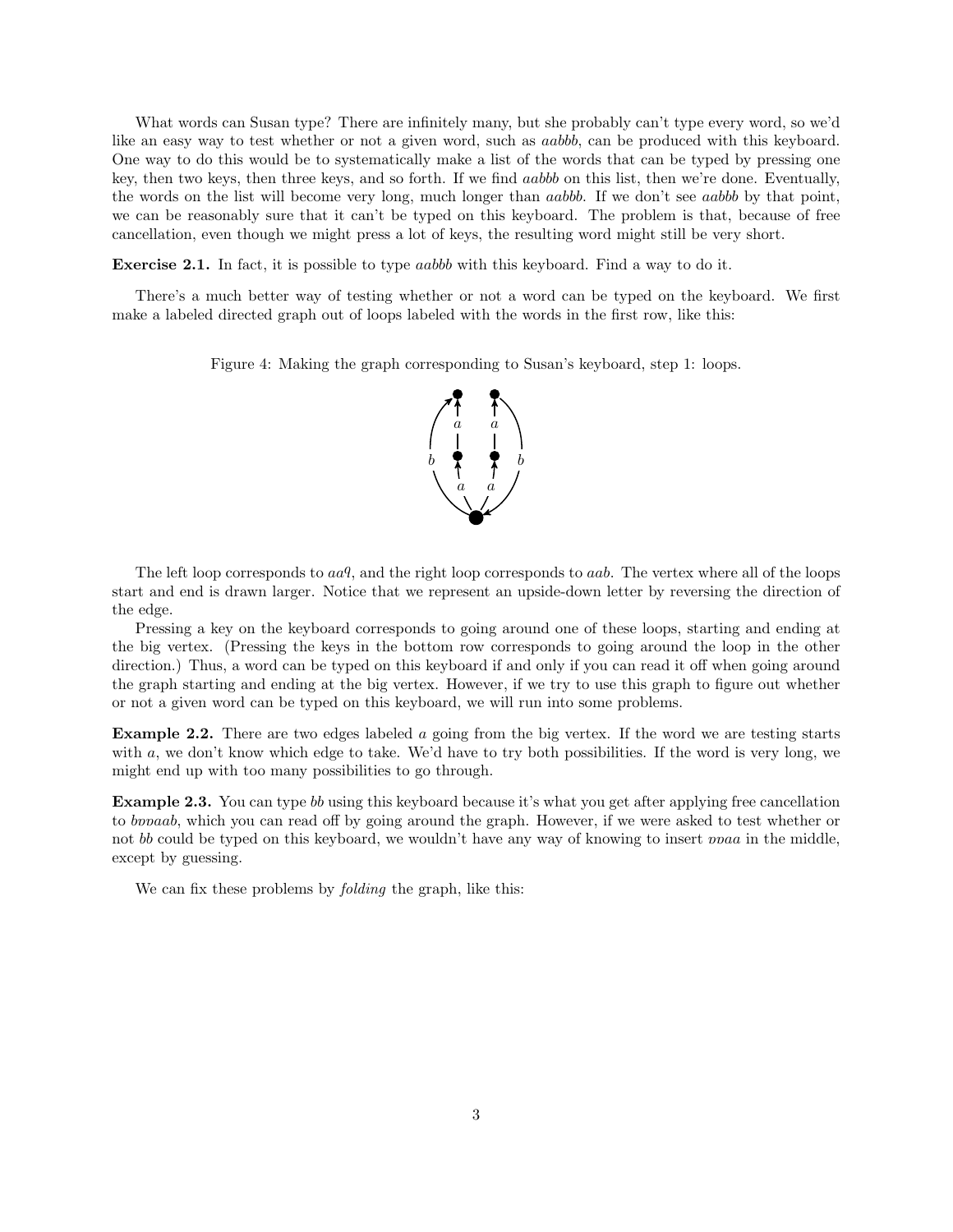Figure 5: Making the graph corresponding to Susan's keyboard, step 2: folding.



Whenever you see two edges with the same label either both going from the same vertex or both going to the same vertex, you fold them together. Once you can't fold the graph any further, the graph is called folded. Now, we can't run into the problems we had before, because given a vertex and a letter there's at most one way to go, and there are no paths where a letter is followed by its inverse.

Sometimes, there will be more than one way to fold a graph, but, at the end, the resulting folded graph will always be the same.

Exercise 2.4. For each of the following words, check if Susan's keyboard can type them using the corresponding folded graph.

- 1. aabbb
- 2. bbbaa
- $3.~bbb$
- $4. \;b\nabla$
- 5. b

Exercise 2.5. Come up with a few other words that this keyboard can and can't type.

Example 2.6. Here's Kevin's keyboard:

Figure 6: Kevin's keyboard.

| aaa9p             | aaabo | aaboo |
|-------------------|-------|-------|
| $a_b$ <i>pppp</i> | aqvvv | aaqvv |

We construct the corresponding folded graph below. Note that we do a couple folding steps at a time. The edges marked in red are the ones about to be folded, and the resulting edges are thick.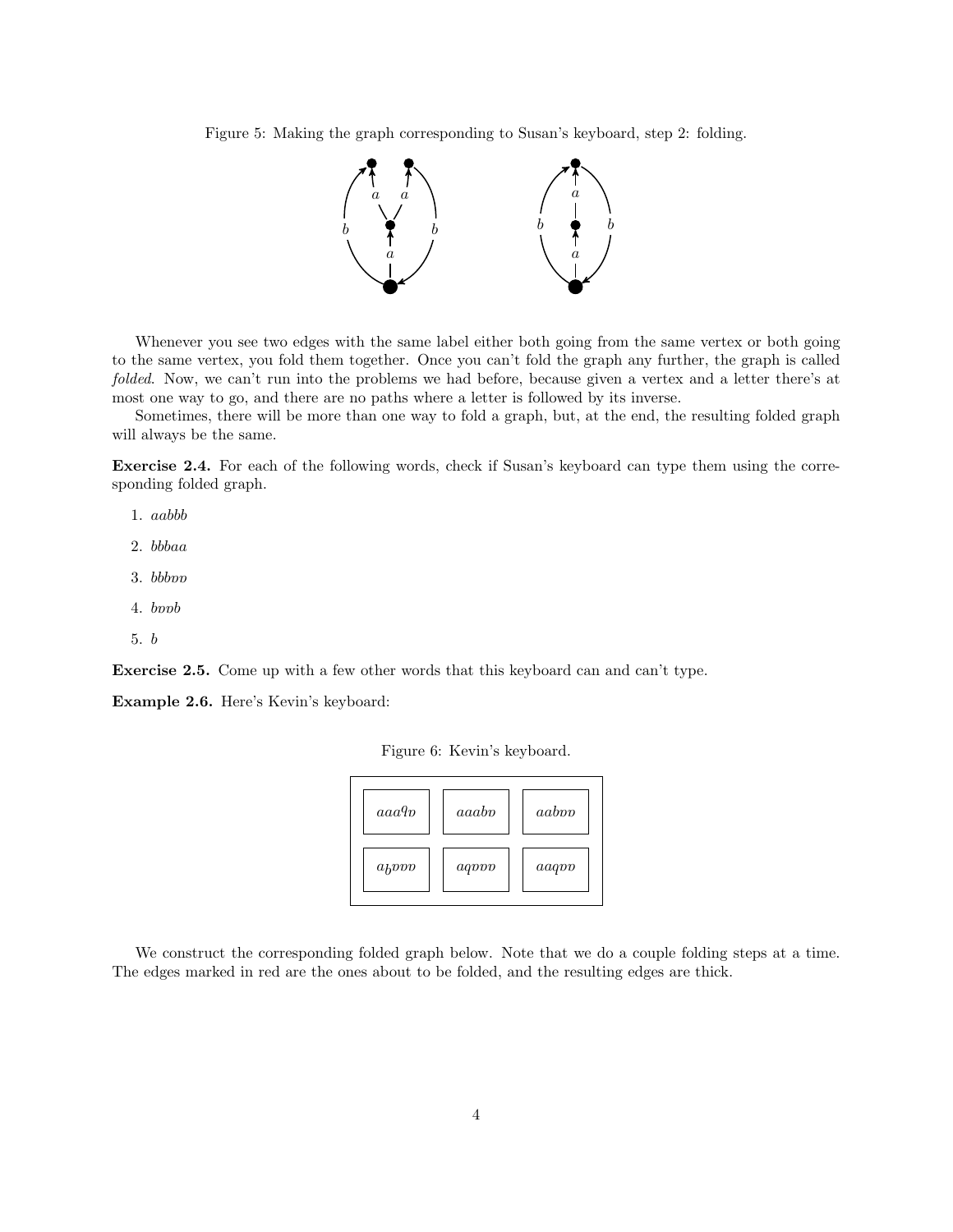

Figure 7: Folding the graph corresponding to Kevin's keyboard.

**Definition 2.7.** Let  $H$  be the set of words that can be typed on a keyboard with a set  $S$  of words in the first row and the corresponding upside-down words in the second row. We call H the subgroup of  $F(X)$ generated by S, and we write  $H = \langle S \rangle$ . We call S a set of generators of H. (Note that a subgroup has many possible generating sets.) If S is finite, then H is finitely generated. (In this class we'll almost entirely be dealing with finitely generating subgroups.)

**Example 2.8.** Kevin's keyboard corresponds to the subgroup  $\langle aaa\overline{b}\overline{a}, aaab\overline{a}, aab\overline{a}\overline{a}\rangle$ .

**Definition 2.9.** Given a set of letters  $X$ , an  $X$ -digraph is a directed graph whose edges are labeled with elements of X. Edges from a vertex back to itself are allowed, as are multiple edges between two vertices. The endpoints of an edge are its *origin* and *terminus*. Many of our X-digraphs will have a special base vertex which is drawn larger. (Note that digraph stands for *directed graph*.)

**Example 2.10.** All of the graphs in Figures 4, 5, and 7 are X-digraphs with  $X = \{a, b\}$ .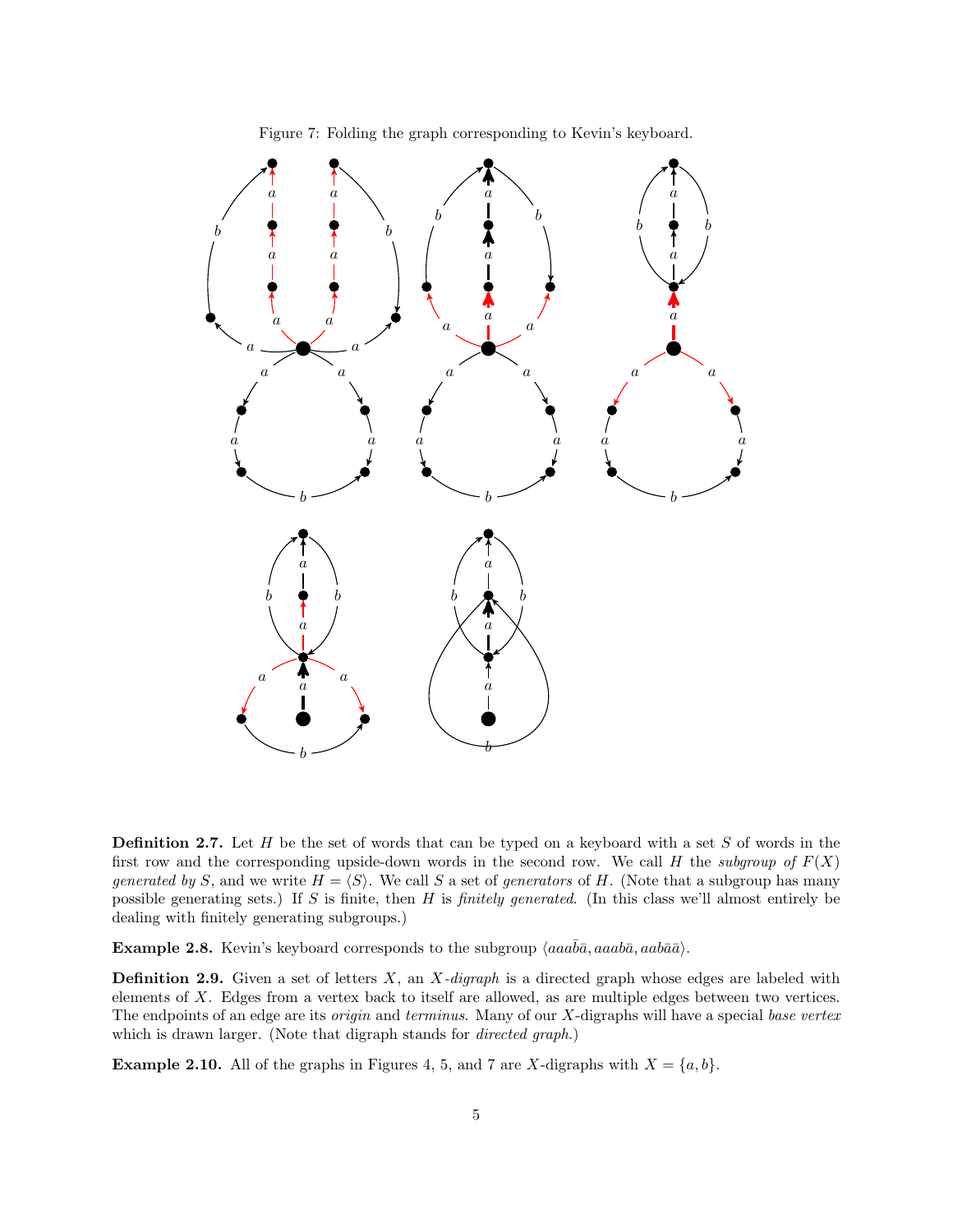**Definition 2.11.** Given an X-digraph  $\Gamma$  with base vertex v, the *language* of the X-digraph with respect to the base vertex v, denoted  $L(\Gamma, v)$ , is the set of labels of the reduced paths from v to v.

Another way to describe our algorithm above is to say that it takes a finitely generated subgroup  $H$  and outputs a folded graph whose language is precisely H.

**Definition 2.12.** Given a subgroup H of a free group  $F(X)$ , the corresponding folded graph is called the Stallings subgroup X-digraph of H and is denoted  $\Gamma(H)$ .

Stallings subgroup graphs and the folding process now known as Stallings folding were developed by geometric group theorist and topologist John Stallings (1935-2008) in a 1983 paper. Stallings graphs had applications far beyond making a much faster algorithm for testing whether or not a word is in a subgroup, and they dramatically changed the way in which subgroups of free groups are studied.

Example 2.13. If  $H = \langle aaab\bar{a}, aab\bar{a}, aab\bar{a}\rangle$ , then  $\Gamma(H)$  is the last graph above in Figure 7.

Exercise 2.14. Construct the Stallings subgroup digraph for the following subgroups.

- 1.  $\langle a\bar{b}, ab \rangle$
- $2. \langle \bar{a}bbaa, \bar{a}bba \rangle$
- 3.  $\langle ababb, abababb \rangle$
- 4.  $\langle aa, bb, ab \bar{a} \bar{b} \rangle$
- 5.  $\langle abca, \bar{c}\bar{b}a, cc\rangle$

Exercise 2.15. Go back to the question in the blurb. Is it possible for Ruthi to be in the Mafia?

Exercise 2.16. Pick your favorite words over your favorite alphabet, and construct the corresponding Stallings digraph.

Exercise 2.17. If the Stallings digraph of a subgroup has a vertex that has just one edge (like in the Stallings graph of Kevin's keyboard), what can you say about the generators of the subgroup?

The starred exercises below are a preview of upcoming topics, but are not necessarily harder.

**Exercise 2.18**  $(*)$ . There are lots of X-digraphs, but only some of them are the Stallings X-digraph of some subgroup. For instance, Stallings  $X$ -digraphs are always folded. First find a folded  $X$ -digraph that is not a Stallings X-digraph of any subgroup, and then try to come up with a property that determines whether or not an X-digraph is a Stallings X-digraph of some subgroup.

Exercise 2.19 (\*). If someone gives you a Stallings X-digraph, how can you find a keyboard that it corresponds to? In other words, given a folded digraph, how can you find the generators of the corresponding subgroup? (Note that there are lots of possible keyboards/generating sets for a given subgroup, and this question asks you how to find just one of them).

Exercise 2.20 (\*). Just by looking at the corresponding graphs, given two keyboards how can you tell if one keyboard can type everything the other can?

Exercise 2.21 (\*). Given two keyboards, how can you find a graph corresponding to the set of words that can be typed by both of them? In other words, given two subgroups, how can you find the graph corresponding to their intersection? (Hint: Use the graphs corresponding to the two subgroups.)

Exercise 2.22 (\*). Roxana has a keyboard. One day, Tom takes each key and adds a to the end of the word on the key and  $v$  to the beginning. What sorts of things can happen to the corresponding graph?

**Exercise 2.23** (\*). Let  $X = \{a, b\}$ , and let H be the set of words in  $F(X)$  where a and  $\bar{a}$  appear the same number of times, and b and  $\bar{b}$  appear the same number of times. Can you come up with a corresponding X-digraph for this subgroup? That is, find a folded X-digraph  $\Gamma$  such that the label of every path from the base vertex to the base vertex is in H, and such that every word in H is the label of some path in  $\Gamma$  from the base vertex to the base vertex. (Hint: The subgroup H is not finitely generated, so  $\Gamma$  is not going to be a finite graph.)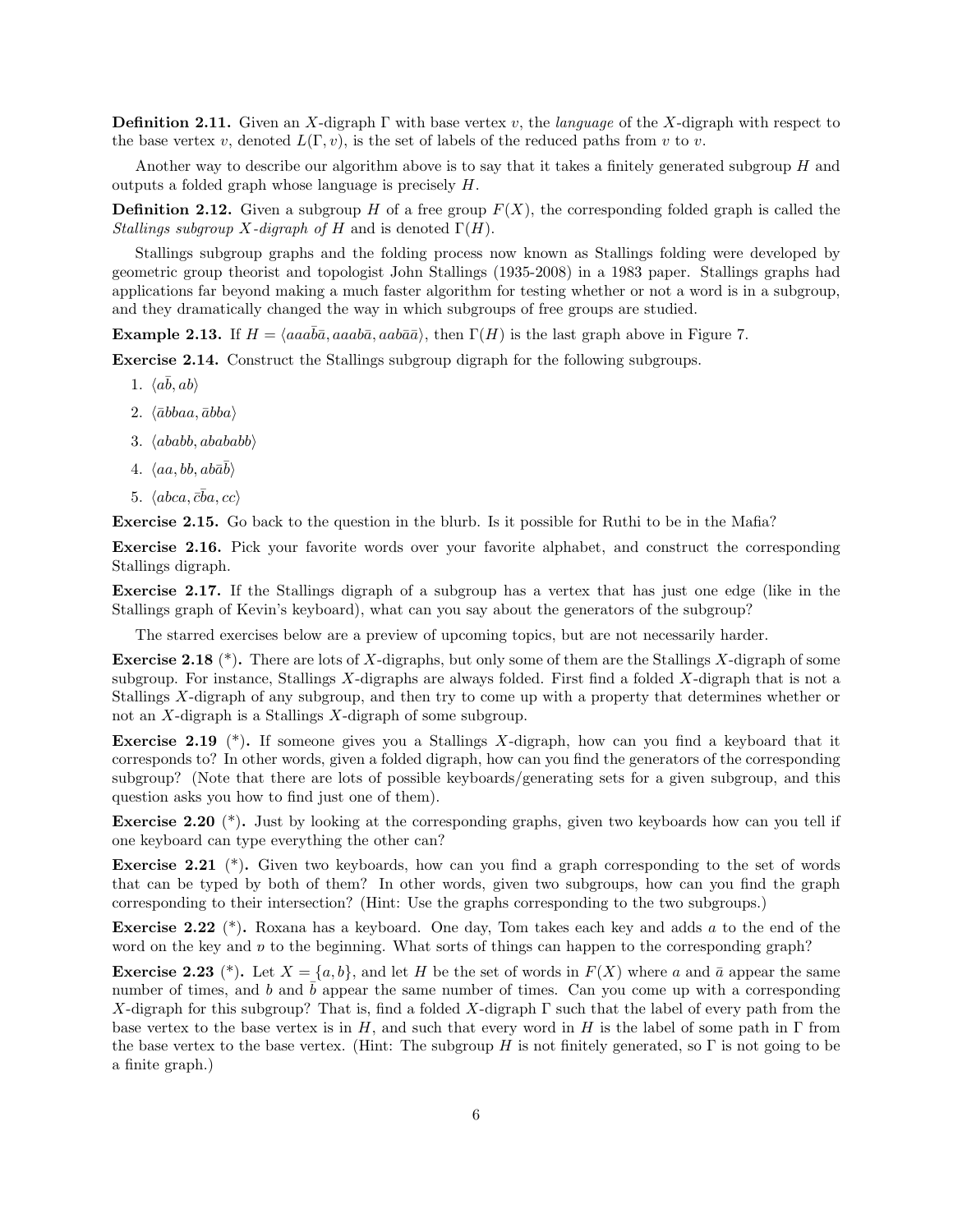## 3 Finding Generators: Manufacturing silly keyboards

We first answer Exercise 2.18: What sorts of X-digraphs are Stallings X-digraphs of some subgroup?

**Definition 3.1.** A *reduced* path in a digraph is a path that never backtracks. That is, you never go along an edge and the immediately go along that edge in the other direction. (You can, however, go back along that edge later in the path.)

Notice that every vertex of a Stallings X-digraph is on some reduced path from the base vertex back to the base vertex. That is, you never have a situation like this:

Figure 8: A graph that cannot be a Stallings digraph because it is not core.



Definition 3.2. A digraph where every vertex is on some reduced path from the base vertex back to itself is called core. (Note that whether or not a graph is core depends on which vertex is the base vertex, so sometimes we say *core with respect to v*, where  $v$  is the base vertex.)

The properties folded and core are enough to characterize Stallings X-digraphs: If an X-digraph is both folded and core, then it is the Stallings X-digraph of the subgroup containing the labels of all of the reduced paths from the base vertex back to itself. We can say this fact as a theorem, whose proof we will leave out.

**Theorem 3.3.** The Stallings graph of a subgroup H of a free group  $F(X)$  is the unique folded core X-digraph with language H.

Now we address Exercise 2.19. Given an X-digraph that is folded and core, how can we find a keyboard that corresponds to that graph? The idea is to find paths from the base vertex to the base vertex that go once around every "hole" in the graph, and then these paths can generate every other path. However, this vague rule will become hard to keep track of in more complicated graphs, so we need something more precise.

**Definition 3.4.** A tree is a connected graph with no cycles. That is, there are no reduced paths from a vertex back to itself.

Exercise 3.5. Show that, in a tree, there is a unique path between any two vertices.

Given an X-digraph, we can construct a subgraph that contains all of the vertices and is a tree. This subgraph is called a *maximal subtree* of the graph.

Example 3.6. We will construct a subtree of the Stallings graph of Kevin's keyboard. We start with the base vertex, and then attach one vertex at a time with one edge.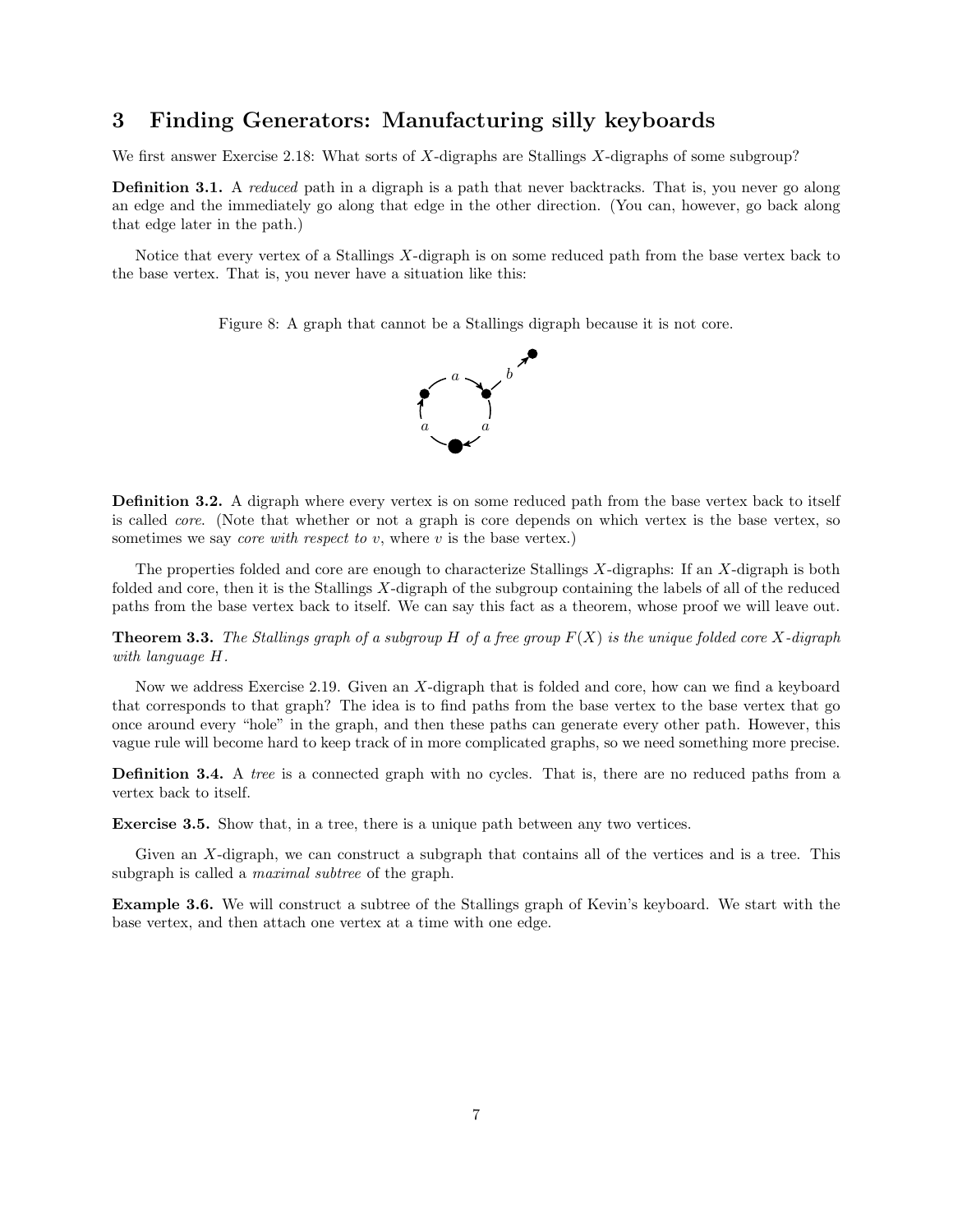Figure 9: Growing a maximal subtree of the Stallings graph of Kevin's keyboard.



Of course, there are lots of other ways we could have "grown" our maximal subtree. Here are some other possible trees:





For each edge  $e$  not in the tree, there is a path from the base vertex to the base vertex that contains  $e$ once and whose other edges are all in the tree. The label of this path is a key in the top row on the keyboard we make, and we make one key in the top row for every edge not on the tree.

Exercise 3.7. Show that this path is unique (up to reversing the direction of the path).

**Example 3.8.** In the rightmost graph in Figure 9, there are three edges not on the tree: one labeled  $a$ , a loop labeled b, and another edge labeled b. The key corresponding to the edge labeled a is aaabo, the key corresponding to the loop labeled b is aabov, and the key corresponding to the other edge labeled b is abbo. Thus, the corresponding keyboard looks like this: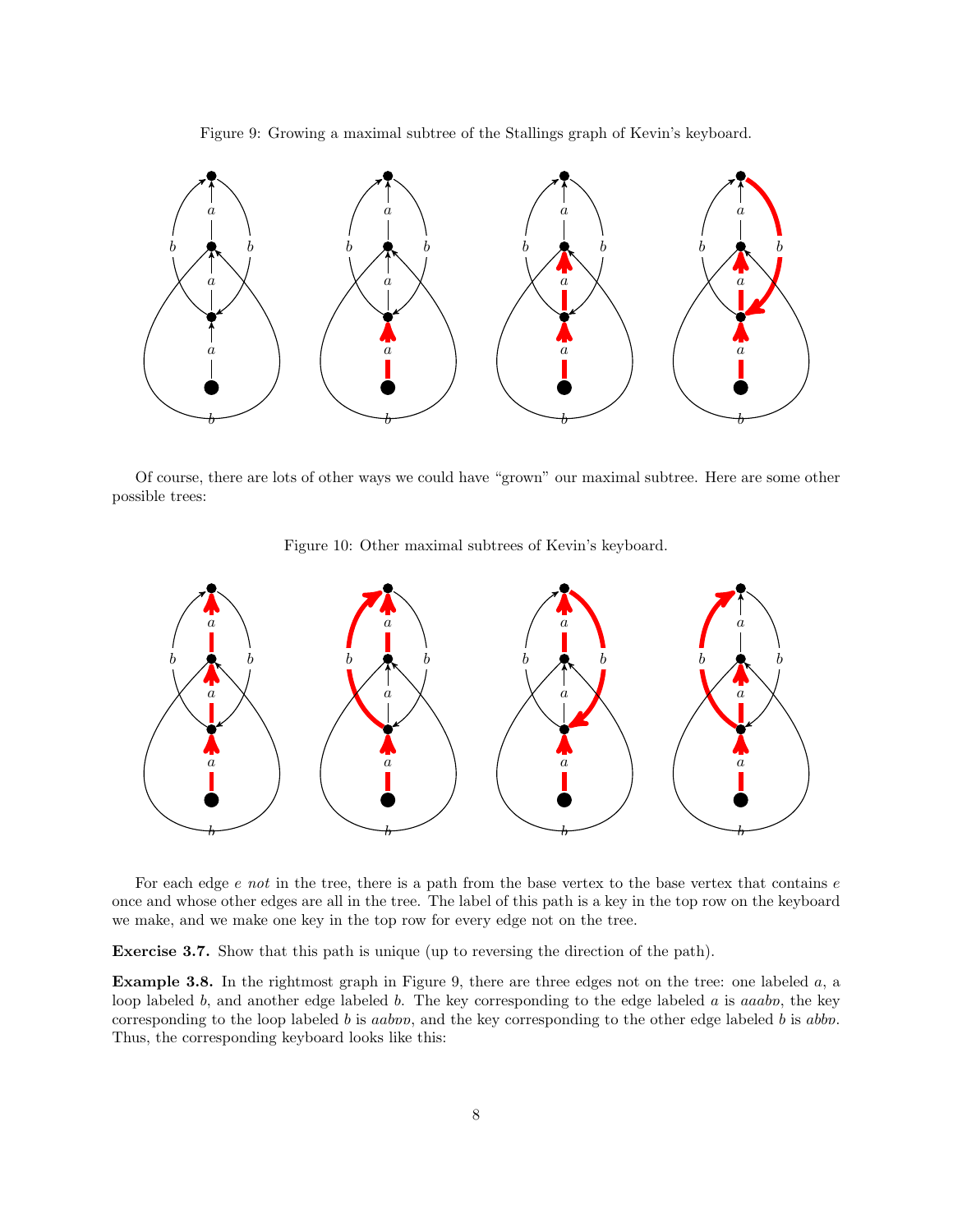Figure 11: The keyboard corresponding to the maximal subtree in Figure 9.



Notice that this is different from Kevin's keyboard that we used to make this graph. How then do we know that this new keyboard can type the same words as Kevin's keyboard? Since the keys of the new keyboard are labels of paths from the base vertex to the base vertex, we know that Kevin's keyboard can type them. We still need to show the other direction, namely, given a word that Kevin's keyboard can type, we need to find a way to type them with our new keyboard.

Given a word that Kevin's keyboard can type, we have a path with that label from the base vertex to the base vertex in the Stallings graph. To find out which keys to press on the new keyboard, we use our tree again. We look at the edges of the path not on the tree, in order, and we hit the keys that correspond to those edges.

**Example 3.9.** Consider the word abboto  $\overline{a}$ , which Kevin's keyboard can type, as we can check by looking at the corresponding path on the Stallings graph. If we look at the maximal tree in Figure 9, we can pick out the edges that are not on the tree in the path corresponding to our word. We write the corresponding labels in bold:  $abbb\bar{a}b\bar{b}\bar{a}b\bar{b}c$ . Each of these edges, along with the direction we go along it, corresponds to a key on the new keyboard. We can thus convert the five non-tree edges of the path into keypresses:  $abb\bar{a}ab\bar{b}a\bar{a}\bar{a}\bar{a}aa b\bar{a}\bar{a}a\bar{b}\bar{b}\bar{a}$ . You can check that this word reduces to our original word.

Exercise 3.10. For each of the four maximal subtrees in Figure 10, find the corresponding keyboard. Compare the keyboards to each other and to Kevin's original keyboard.

Exercise 3.11. For each of the graphs you made in Exercise 2.14, use this method to find a generating set for the subgroup that is different from the one given in Exercise 2.14. You might need to try a couple different trees.

Exercise 3.12. For which graphs that you made in Exercise 2.14 is it possible to find a tree that gives you back the generating set in Exercise 2.14?

Exercise 3.13 (\*). For the graphs you made in Exercise 2.14, make another vertex the base vertex and find a generating set for the corresponding subgroup. Compare your answer with your answer in Exercise 3.11. (It will be easier to see what's going on if you use the same tree.)

Exercise 3.14 (\*). In Example 3.9, we took a word and used a maximal tree to find a way type that word using the keyboard corresponding to that tree. Show that our method works in general.

That is, consider an arbitrary subgroup and a maximal tree of its Stallings graph, which gives us a keyboard whose keys correspond to edges not on the tree. Given an arbitrary reduced path from the base vertex to the base vertex, we construct a word by hitting the keys corresponding to the edges of the path not on the tree. Show that when we reduce this word, we get back the label of our path.

You may find it helpful to use the uniqueness of reduced paths between two vertices of a tree.

#### 4 Intersections of Subgroups: Keeping in touch

After Mathcamp, Kevin and Nic want to keep in touch. Unfortunately, they have different keyboards! This is a problem if they want to reply about something the other person has typed. Perhaps, however, they have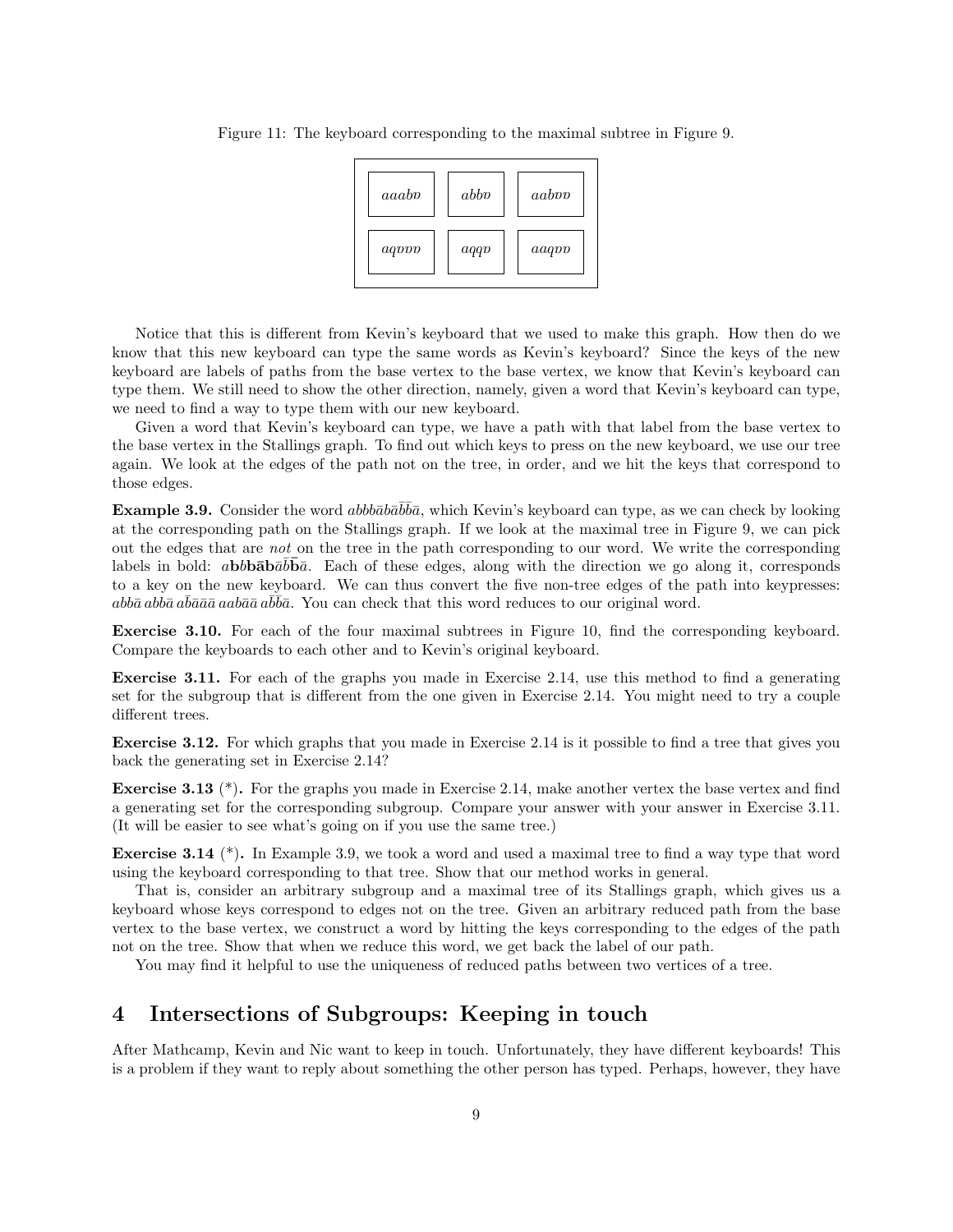some words they can both type, so they can talk about those. Are there any such words, and how can they find them? To answer this question, we define the *product graph* 

**Definition 4.1.** If  $\Gamma$  and  $\Delta$  are two X-digraphs, we construct the *product graph*  $\Gamma \times \Delta$  as follows:

- For every pair containing a vertex of  $\Gamma$  and a vertex of  $\Delta$ , we draw a vertex of  $\Gamma \times \Delta$ .
- For every pair containing an edge of  $\Gamma$  and an edge of  $\Delta$  with the same label, we draw an edge of  $\Gamma \times \Delta$ .
- If e is an edge of Γ with origin v and f is an edge of  $\Delta$  with origin w, then the origin of the edge  $(e, f)$ in  $\Gamma \times \Delta$  is the vertex  $(v, w)$ . The terminus of  $(e, f)$  is defined similarly.
- The label of  $(e, f)$  is the label of e, which is the same as the label of f. (This is why we required the edges of  $\Gamma \times \Delta$  to be pairs of edges with the same label.)

**Example 4.2.** Here is the product of two graphs. Notice that the product graph has  $4 \cdot 2 = 8$  vertices,  $3 \cdot 1 = 3$  edges labeled a, and  $3 \cdot 2 = 6$  edges labeled b.



Figure 12: Constructing the product graph.

**Exercise 4.3.** Using Example 4.2 to guide you, convince yourself that a path in the product graph  $\Gamma \times \Delta$ corresponds to a path in  $\Gamma$  and a path in  $\Delta$  with the same labels. Convince yourself of the other direction: given a path in  $\Gamma$  and a path in  $\Delta$  with the same label, there is a path with the same label in  $\Gamma \times \Delta$ .

The two factors correspond to Kevin's subgroup  $\langle aaa\overline{b}\overline{a}$ ,  $aaab\overline{a}$  and Nic's subgroup  $\langle ab, a\overline{b}\rangle$ . The words they can both type correspond to paths in the two graphs with the same label. By the previous exercise, these correspond to a path in the product graph with the same label. Thus the set of labels of paths from the base vertex to the base vertex in the product graph is the set of words that both Kevin and Nic can type. This would mean that the product graph is the Stallings digraph of the subgroup of words that they both can type, but there is a problem: The product graph is not core.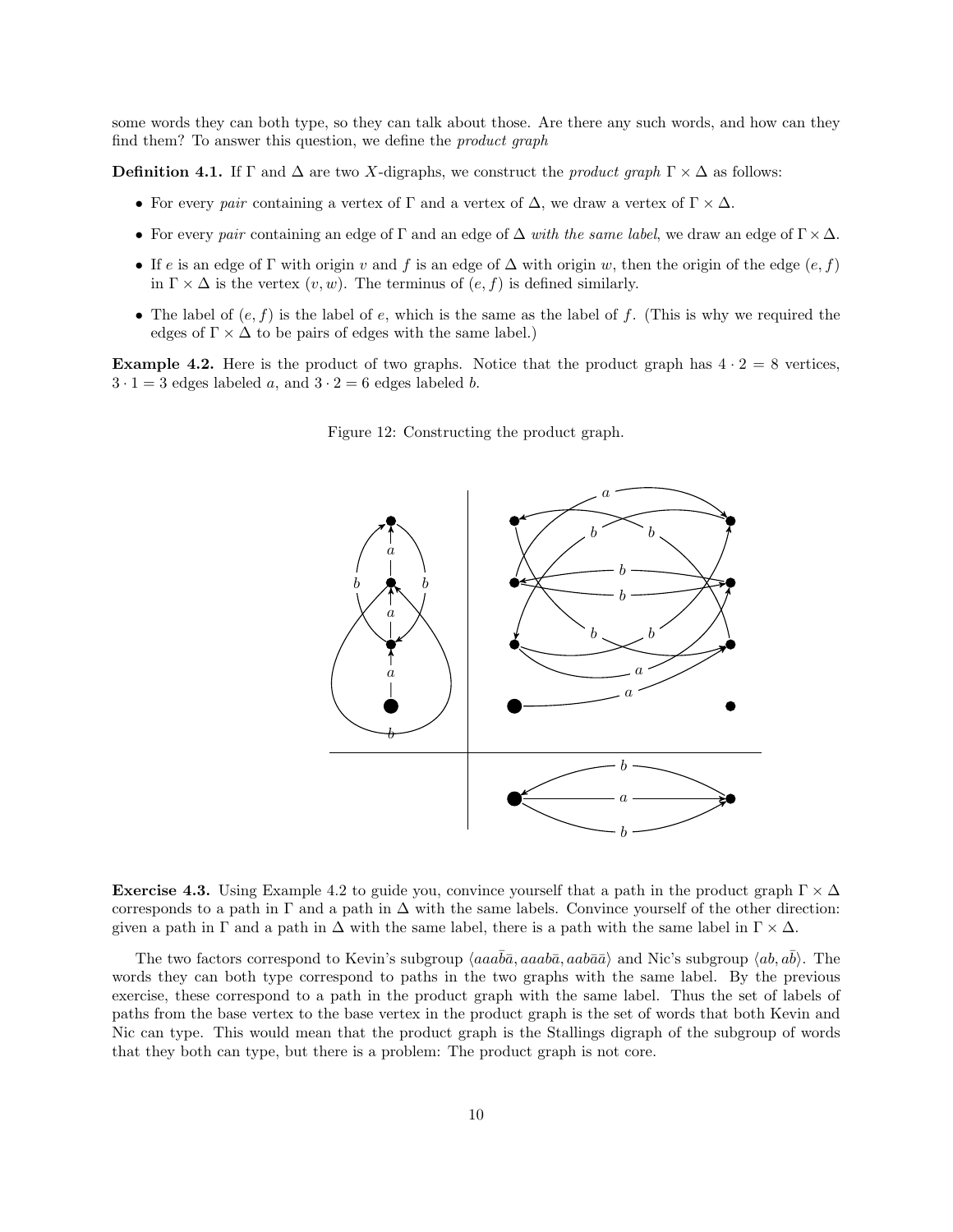**Definition 4.4.** If Γ is an X-digraph with base vertex v, then we construct a new graph Core(Γ, v) called the core of  $\Gamma$  at v by removing everything that is not on a reduced path from v to v.

Example 4.5. We highlight the core of the product graph in Figure 12 at the base vertex.

Figure 13: The core of the product graph in Figure 12 is the Stallings graph of the intersection of the subgroups.



Once we take the core of the product graph, we find the graph we were looking for: the graph that corresponds to the words that can be typed by both keyboards.

**Definition 4.6.** Given two subgroups  $H$  and  $K$ , the set of words in both of them is called the *intersection* of H and K, and is denoted  $H \cap K$ .

Thus we can restate our result above like this:

$$
\Gamma(H \cap K) = \text{Core}(\Gamma(H) \times \Gamma(K), (v, w)),
$$

where v is the base vertex of  $\Gamma(H)$  and w is the base vertex of  $\Gamma(K)$ .

**Example 4.7.** In Examples 4.2 and 4.5, we found the graph of  $\langle aaab\bar{a}, aaab\bar{a}, aab\bar{a}\rangle \cap \langle ab, ab \rangle$ . By inspecting the graph or by using Section 3, we see that  $\langle aaab\bar{a}, aaab\bar{a}, aab\bar{a}\rangle \cap \langle ab, ab\rangle = \langle abb\bar{a}\rangle$ . Thus Kevin and Nic can only type copies of the word *abbn* or its inverse  $aqqv$  to each other. They might want to find another way to communicate.

Exercise 4.8. Find the intersection of the following subgroups by computing the product graph, finding its core at the base vertex, and then finding a set of generators.

- 1.  $\langle a, bb \rangle \cap \langle aa, b \rangle$ .
- 2.  $\langle aa \rangle \cap \langle aa \rangle$ .
- 3.  $\langle ba, c \rangle \cap \langle b\bar{a}, c \rangle$ .
- 4.  $\langle ba, c \rangle \cap \langle b\bar{a}, ac\bar{a} \rangle$ .
- 5.  $\langle a, bbb, bba\overline{b} \rangle \cap \langle b, aa, abba \rangle$ . (Leave lots of space to draw this one.)

Notice that in the last example, the number of generators of the intersection is more than the number of generators in each of the factors. Paradoxically, in order to type a smaller set of words, you might need more keys. In fact, there is a statement called the Hanna Neumann conjecture that states that if  $H$  has m generators, K has n generators, and  $H \cap K$  has s generators, then  $s - 1 \leq (m - 1)(n - 1)$ . Hanna Neumann proved in 1957 that  $s - 1 \leq 2(m - 1)(n - 1)$ , but the conjecture remained unresolved until a proof by Igor Mineyev 2011.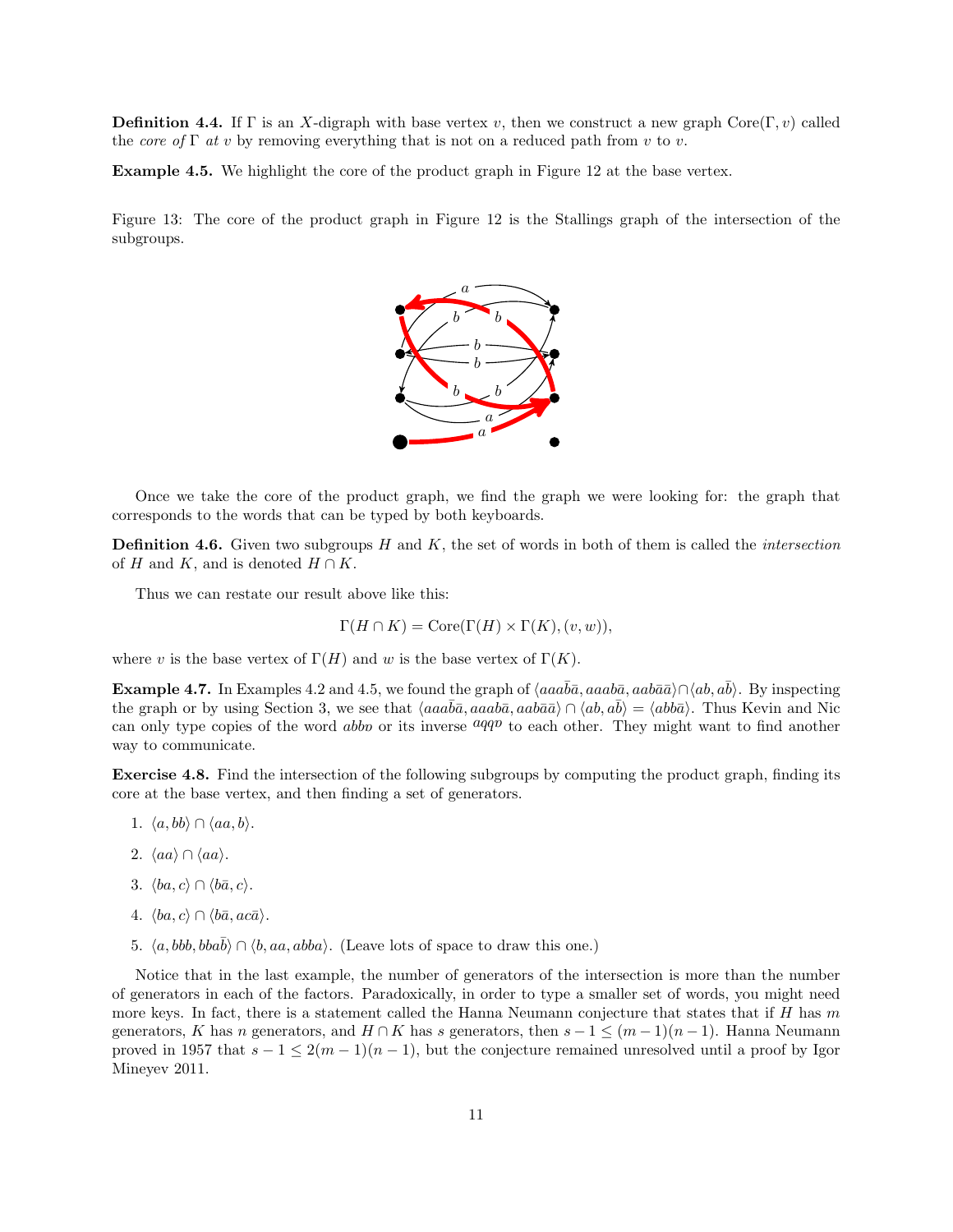**Exercise 4.9.** If H is a subgroup of K, what is  $\text{Core}(\Gamma(H) \times \Gamma(K))$  (with respect to the usual base vertex)?

**Exercise 4.10.** Using Exercise 4.9, show that if H is a subgroup of K then there is a function from the vertices and edges of  $\Gamma(H)$  to the vertices and edges of  $\Gamma(K)$  that preserves labels of edges, sends the origin and terminus of an edge to the origin and terminus of its image, respectively, and sends the base vertex of one graph to the base vertex of the other.

**Definition 4.11.** If  $\phi$  is a function from the vertices and edges of one X-digraph to another that preserves labels of edges and sends the origin and terminus of an edge to the origin and terminus of its image, then  $\phi$ is called a morphism of X-digraphs.

**Exercise 4.12.** Let the alphabet be  $X = \{a, b, c\}$ , and let K be the entire free group  $\langle a, b, c \rangle$ . Draw  $\Gamma(K)$ and show how to construct a morphism from any other X-digraph to  $\Gamma(K)$ .

**Exercise 4.13.** Prove the converse of Exercise 4.10. That is, if H and K are two subgroups and there exists a morphism from  $\Gamma(H)$  to  $\Gamma(K)$  that sends the base vertex of  $\Gamma(H)$  to the base vertex of  $\Gamma(K)$ , then H is a subgroup of  $K$ .

# 5 Conjugate Subgroups: Modifying keyboards

We now come back to Exercise 3.13. What happens when we move the base vertex? Let's start with an example:

Example 5.1. Susan's keyboard and the corresponding graph look like this:

Figure 14: Susan's keyboard and its Stallings graph.



Let's move the base vertex up. We get a graph that looks like this:

Figure 15: Moving the base vertex in the Stallings graph of Susan's keyboard.



Using Section 3 or just by looking at the graph, we see that  $\{a\bar{b}a, aba\}$  is a generating set for the subgroup. Compare it with the original generating set  ${aab, aab}$ . The first letter moved to the end! Another way of thinking about it is that we wrote  $\bar{a}$  at the beginning of each generator and a at the end. (Notice that  $\bar{a}aa\bar{b}a = a\bar{b}a$  and  $\bar{a}aaba = aba$ .) Why the letter a and not some other letter? The edge from the original base vertex to the new base vertex is labeled a.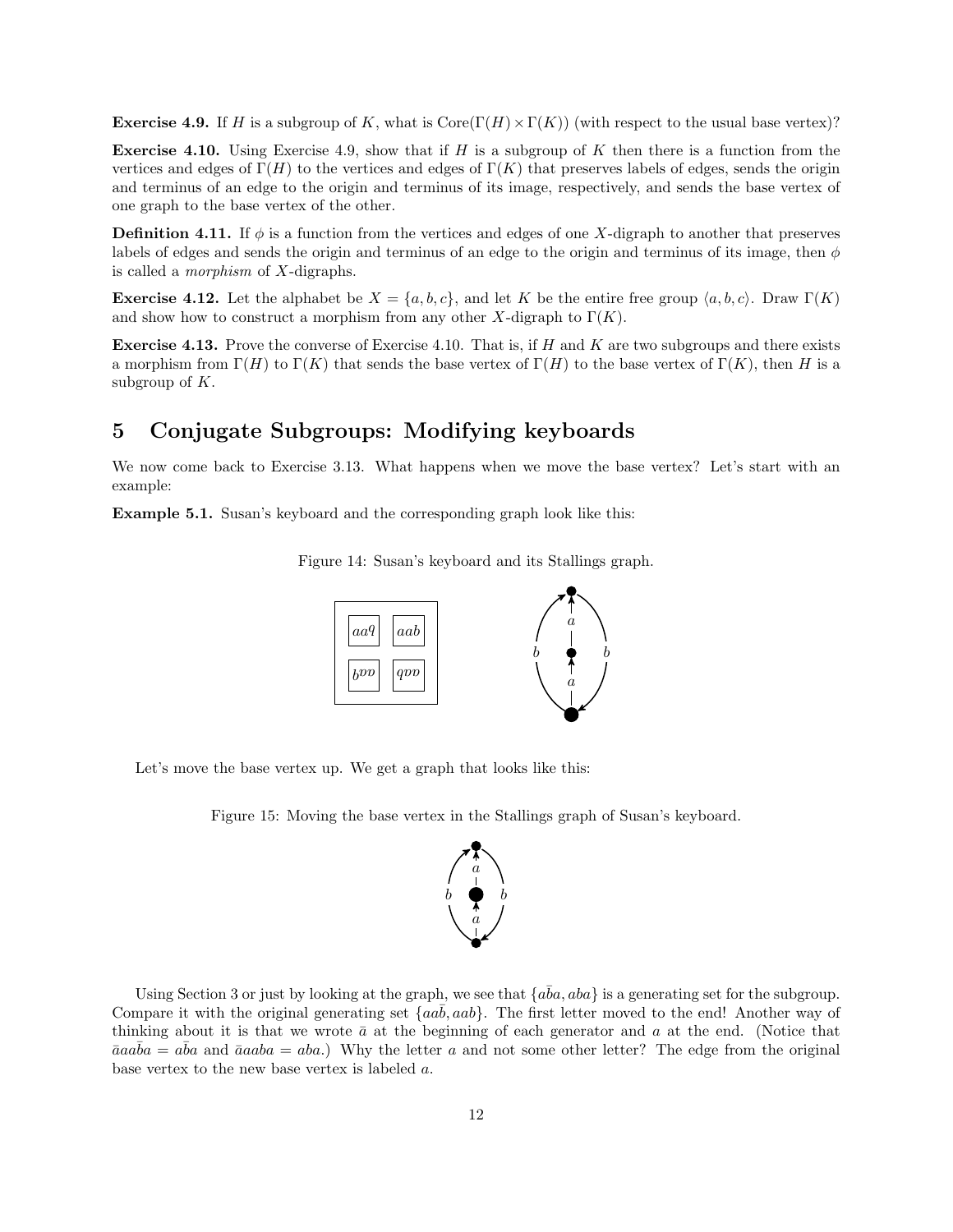Exercise 5.2. In Example 5.1, move the base vertex to the top and find a generating set.

**Definition 5.3.** Writing  $\bar{a}$  at the beginning of a word w and a at the end is called *conjugating* w by a. Be aware that some other people call this conjugating  $w$  by  $\bar{a}$ . We can also conjugate by words by doing it one letter at a time. For example, conjugating w by ab gives  $b\bar{a}wab$ . (Or, you can think of it as writing ab at the end and then flipping ab over to write  $q<sup>p</sup>$  at the beginning.)

An important property of conjugation is that it is an automorphism. That is, if  $v$  and  $w$  are two words, then we can conjugate both of them by a and then concatenate them or concatenate them and then conjugate the result by a, with the same result, because  $(\bar{a}va)(\bar{a}wa) = \bar{a}(vw)a$ .

**Definition 5.4.** If  $H$  is a subgroup, then we can conjugate the entire subgroup by conjugating all of its elements. We let  $a^{-1}Ha$  denote H conjugated by a. Two subgroups H and K are called *conjugate* to each other if there is a word w such that  $H = w^{-1}Kw$ .

**Example 5.5.** In the Example 5.1, we conjugated the generators by a. As a result, the subgroup they generate was also conjugated by a.

Exercise 5.6. In the graph of Susan's keyboard, there are three natural ways of moving the base vertex to the top: along aa, along b, and along  $\bar{b}$ . As was suggested earlier, this corresponds to conjugating the keys on Susan's keyboard by aa, b, and  $\bar{b}$ , respectively. Try it. You get three different pairs of generators. Do they all generate the subgroup corresponding to the graph in Figure 14 with the base vertex on top?

**Exercise 5.7.** What happens if we conjugate the generators of Susan's keyboard by  $\bar{a}$ ? How about ab? Compare the resulting Stallings graphs.

Exercise 5.8. Think of a simple way to take a path from one vertex back to itself and turn it into a path from another vertex back to itself. What happens to the labels of the path?

**Exercise 5.9.** Given two finitely generated subgroups  $H$  and  $K$ , how could you test if they are conjugate to each other?

**Definition 5.10.** Given an X-digraph  $\Gamma$  that is core with respect to some vertex, the type of  $\Gamma$ , denoted  $Type(\Gamma)$  is the graph we get by removing any vertices with just one edge, as many times as necessary until every vertex of the graph has at least two edges. Equivalently, we take the intersection of  $\text{Core}(\Gamma, v)$  over all vertices v of Γ. The type of a graph does not have a designated base vertex.

Example 5.11. Here is the graph of Kevin's keyboard and the type of that graph:

Figure 16: The Stallings graph of Kevin's keyboard and the type of the Stallings graph of Kevin's keyboard.

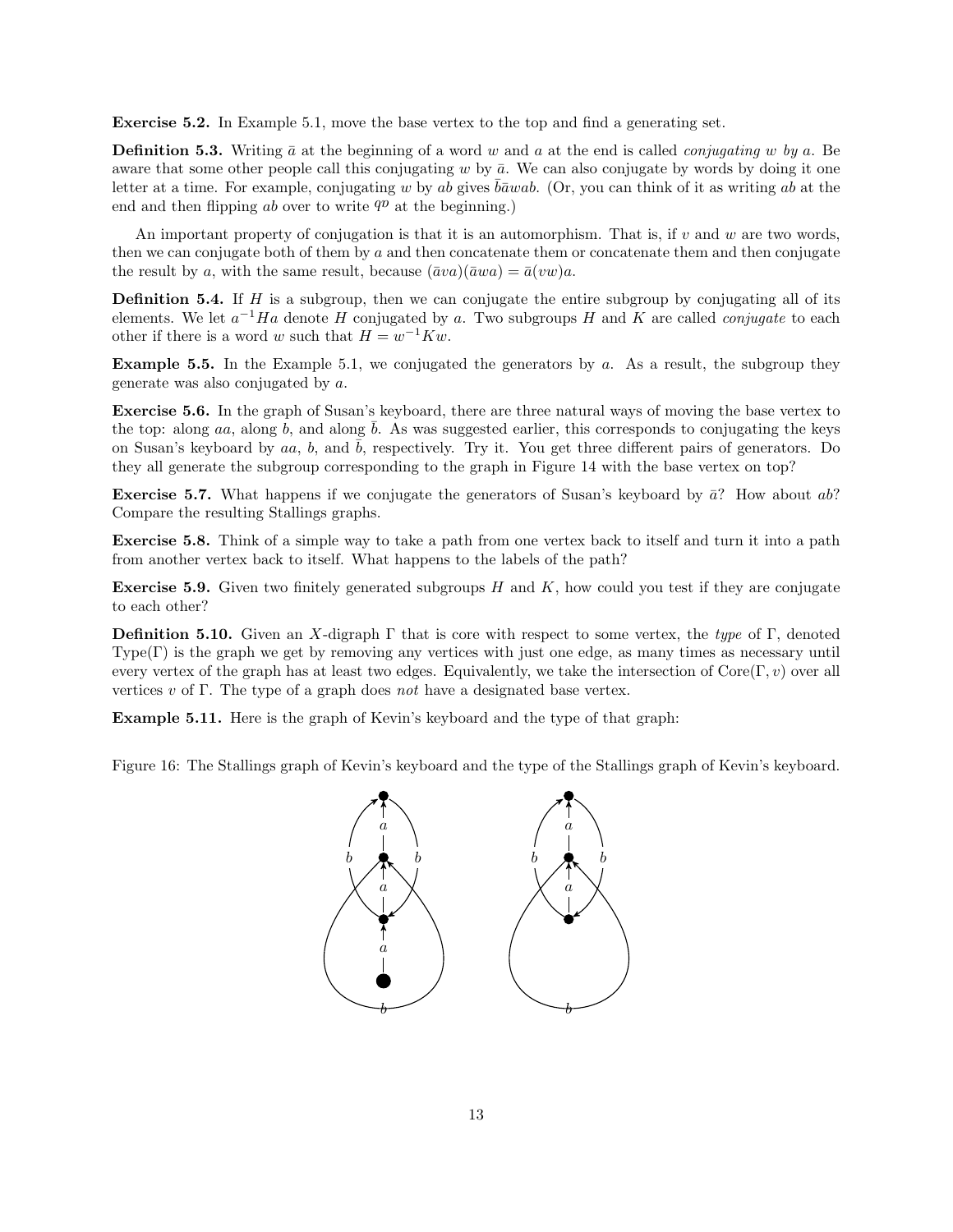Example 5.12. Here is the graph of Susan's keyboard and the type of that graph. Notice that nothing changes, except that there is no longer a special base vertex.

Figure 17: The Stallings graph of Susan's keyboard and the type of the Stallings graph of Susan's keyboard.



As you might have realized from the above exercises, two subgroups  $H$  and  $K$  are conjugate to each other if and only if the graphs  $Type(\Gamma(H))$  and  $Type(\Gamma(K))$  are the same. The path from the base vertex of  $\Gamma(H)$  to the base vertex of  $\Gamma(K)$  is the word that is conjugated by.

### 6 Graphs of Infinitely Generated Subgroups and Applications

So far, we've used Stallings graphs to create algorithms to test membership, compute intersections, and test for conjugacy. We can also use Stallings graphs to prove theorems about subgroups of free groups by translating properties of subgroups into properties of the corresponding Stallings graphs. Before we do that, though, we need to define the Stallings graphs of arbitrary subgroups of  $F(X)$ , even ones that are not finitely generated.

When testing if a word is in a subgroup, we moved around the Stallings graph, and sometimes we got stuck when a vertex did not have an edge with the appropriate label and direction. We can add in the "missing" edges. That is, whenever we have a vertex that does not have an edge with a certain label and direction, we attach that missing edge and create a new vertex at the other end of the edge. Of course, the new vertex is missing some edges, so we have to repeat this process indefinitely. At the end, what we have is a Stallings graph with some infinte trees attached.

Example 6.1. Here is an example of the result of this process with the Stallings graph of Kevin's keyboard.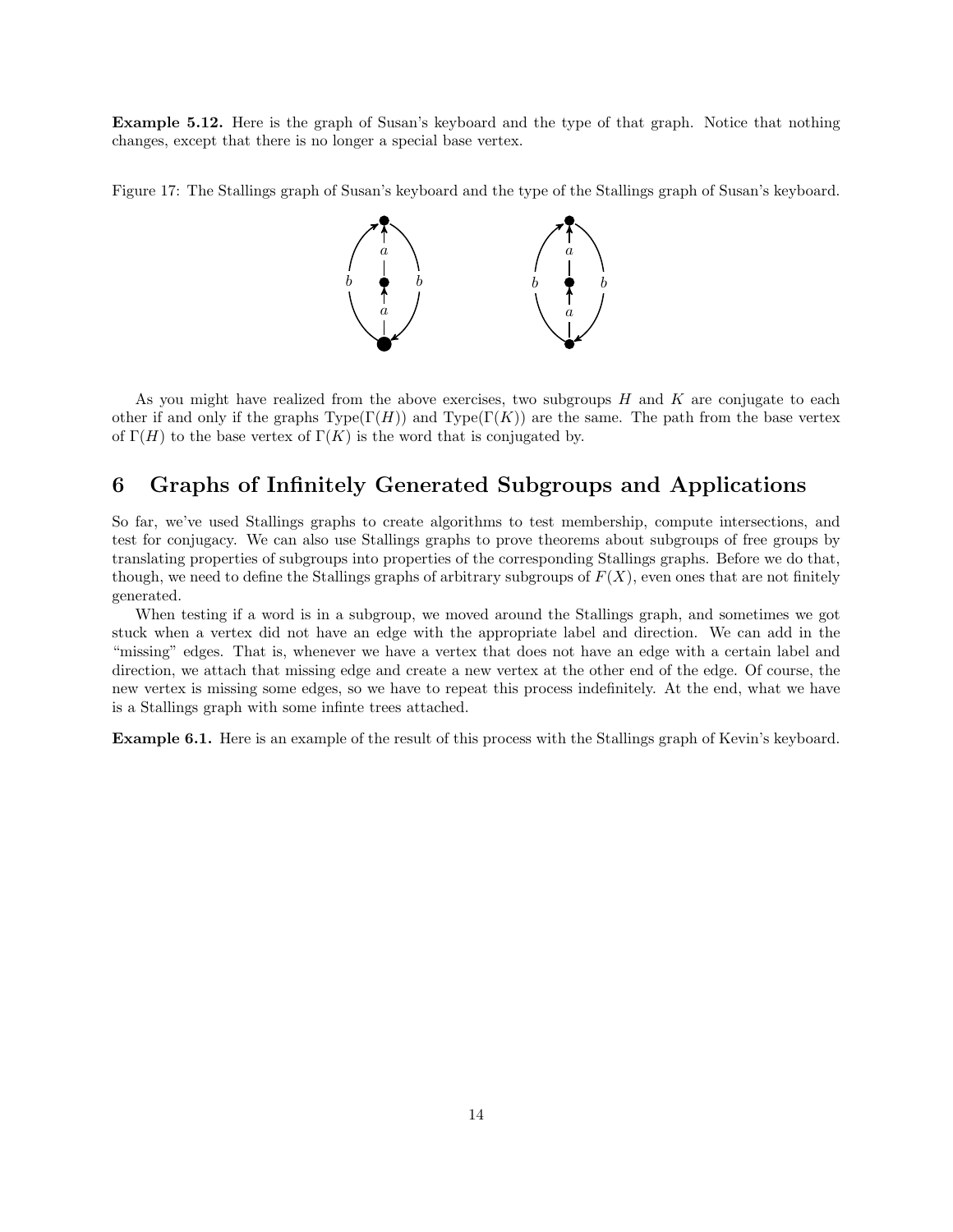Figure 18: The Stallings graph of Kevin's subgroup  $\langle aaa\overline{b}\overline{a}, aaab\overline{a}, aab\overline{a}\rangle$ , in black, with infinite gray trees added so that every vertex has edges of every label and direction. The graph together with the trees is the covering graph of this subgroup.



We call this new graph the *covering graph* of the subgroup. It has the property that any word is the label of some path starting from the base vertex. That is, when reading a word by going along the graph, you will never get stuck. Another way of saying this fact is that the graph is X-regular, which means that every vertex has exactly one edge with each label and direction.

Also, the covering graph has the property that Stallings graphs have that a word is in the subgroup if and only if it is the label of a reduced path from the base vertex to the base vertex. Indeed, if we take the core of the covering graph with respect to the base vertex, the trees all get removed, and we get the Stallings graph back.

There is a second way of defining a covering graph that does not use Stallings graphs:

**Definition 6.2.** A right coset of a subgroup H of a group F is the set  $\{hw \mid h \in H\}$ , where w is some word in  $F$ . The coset is written  $Hw$ .

**Definition 6.3.** The *covering graph* of a subgroup  $H$  of  $F$  is an  $X$ -digraph with

- a vertex for each right coset of  $H$ , and
- an edge labeled x from the coset Hv to the coset Hvx for all cosets Hv and all labels x in X.

It is not immediately obvious that this definition of covering graphs agrees with our earlier notion of attaching trees to Stallings graphs, though we can see how it might be true in our example:

Example 6.4. Here we have the covering graph of Kevin's subgroup as before, with the vertices corresponding to cosets. Note that the way that we write a coset is not unique. For example, for this subgroup, the coset  $Ha^3$  is equal to  $Hab$ , and the coset  $Ha^2$  is equal to  $Ha^2b$ .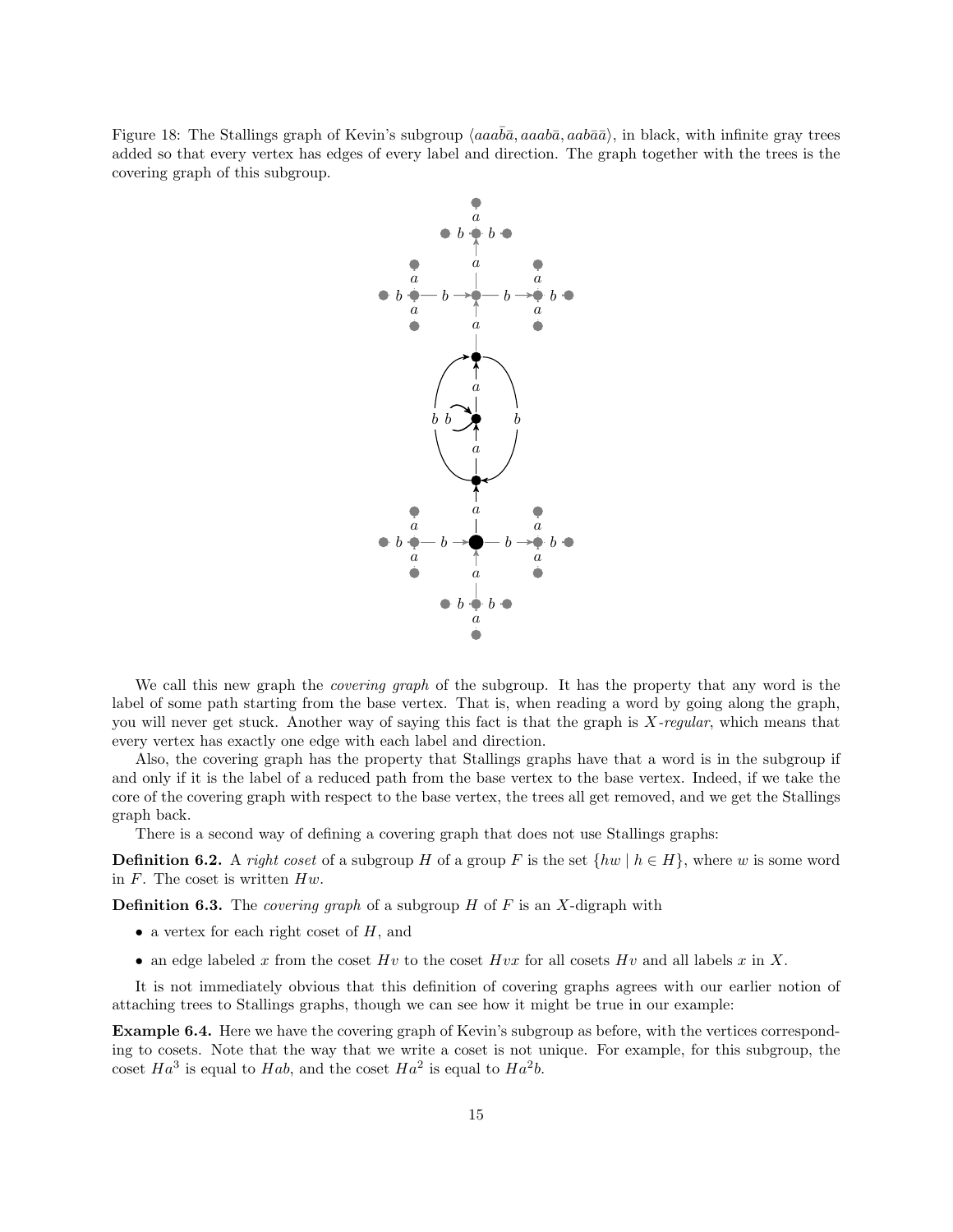Figure 19: The covering graph of Kevin's subgroup  $\langle aaa\overline{ba}, aa\overline{ba}, aab\overline{a}\rangle$ , with the vertices labeled with the cosets they represent.



We can see that, for example, there is an edge from  $Ha$  to  $Ha^3$  labeled b. We can check that, indeed,  $Ha^3 = Hab$ , because  $a^3b^{-1}a^{-1} \in H$ , and so  $Ha^3(ab)^{-1} = H$ .

To show that this notion of covering graph coincides with our earlier notion, we first prove the following:

**Proposition 6.5.** Given a subgroup H of a free group F, the language of the covering graph of H (defined with cosets) is H itself.

*Proof.* Given a word  $w \in H$ , let  $w = w_1w_2 \cdots w_k$ , where the  $w_i$  are letters or inverse letters. Reading the word along the graph starting at the base vertex, we will move along the vertices  $H, Hw_1, Hw_1w_2$ , all the way to  $Hw_1 \cdots w_k = Hw$ . But  $w \in H$ , so  $Hw = H$ . Hence, once we're done reading the word, we're back at the base vertex, giving us a reduced path from the base vertex to the base vertex with label  $w$ .

Conversely, given a reduced path from the base vertex to the base vertex with label  $w = w_1 \cdots w_k$ , the sequence of vertices is, as before, H,  $Hw_1$ ,  $Hw_1w_2$ , all the way to  $Hw_1 \cdots w_k = Hw$ . But this path ends back at the base vertex, so  $Hw = H$ , and so  $w \in H$ .  $\Box$ 

Now, we can prove the next theorem:

Theorem 6.6. Given a finitely generated subgroup H of a free group F, the core of the covering graph of H is the Stallings graph of H.

Proof. The covering graph is folded with language H. Thus, the core of the covering graph is a folded core graph with language  $H$ . By Theorem 3.3, this graph must, in fact, be the Stallings graph of  $H$ .  $\Box$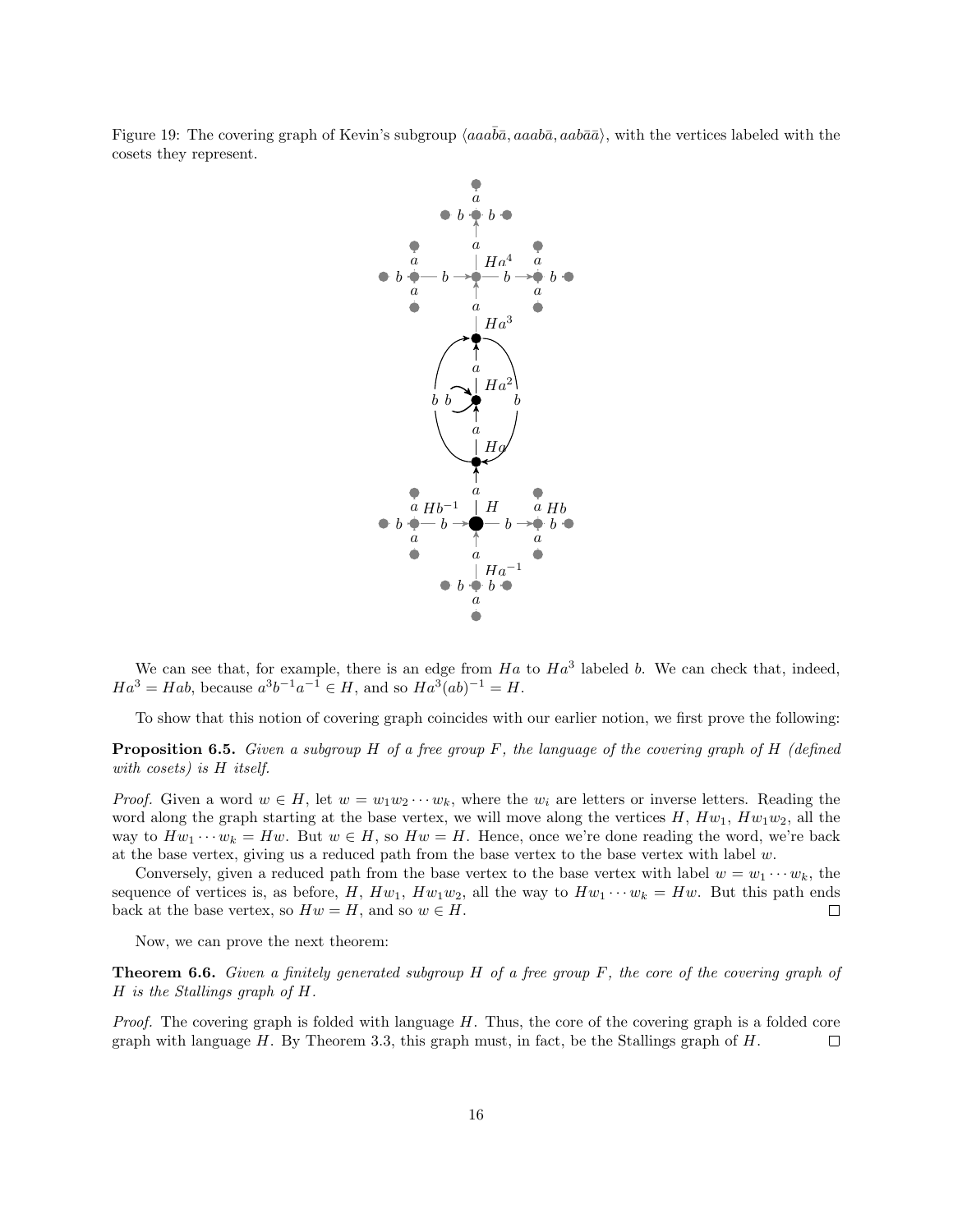Corollary 6.7. Our two constructions of the covering graph by attaching trees to the Stallings graph and by using right cosets are the same.

Proof. The theorem tells us that the Stallings graph is the core of the covering graph. The only way to extend the Stallings graph without adding any new reduced paths is by attaching trees, and one can check that there is only one way to attach trees so that every vertex has exactly one edge with every label and direction. Thus, the Stallings graph is the core of exactly one X-regular graph. Both of our constructions of the covering graph are X-regular and their cores are the Stallings graph, so we conclude that our two constructions of the covering graph are the same.  $\Box$ 

Note that in order to construct the covering graph via cosets and take its core, we never use the fact that H is finitely generated. In fact, we can drop this assumption, and use this procedure as the *definition* of Stallings graphs for infinitely generated subgroups, and our theorem says that this definition would agree with our earlier definition of the Stallings graph for finitely generated subgroups.

**Definition 6.8.** Given a subgroup H of the free group  $F(X)$ , not necessarily finitely generated, the *Stallings graph* of  $H$  is the core of the covering graph of  $H$  with respect to the base vertex corresponding to the identity coset H.

Example 6.9. An important example of the Stallings graph of an infinitely generated subgroup H is in the free group generated by two generators  $a$  and  $b$  when  $H$  is the set of words where the number of times  $a$ appears is the same as the number of times  $a^{-1}$  appears, and the number of times b appears is the same as the number of times  $b^{-1}$  appears.

One can check that there is a coset of  $H$  for every pair of integers, where the first integer represents how many more times a appears than  $a^{-1}$ , and the second integer represents how many more times b appears than  $b^{-1}$ . One can verify that H is closed under concantenation and taking inverses. The covering graph then looks like this: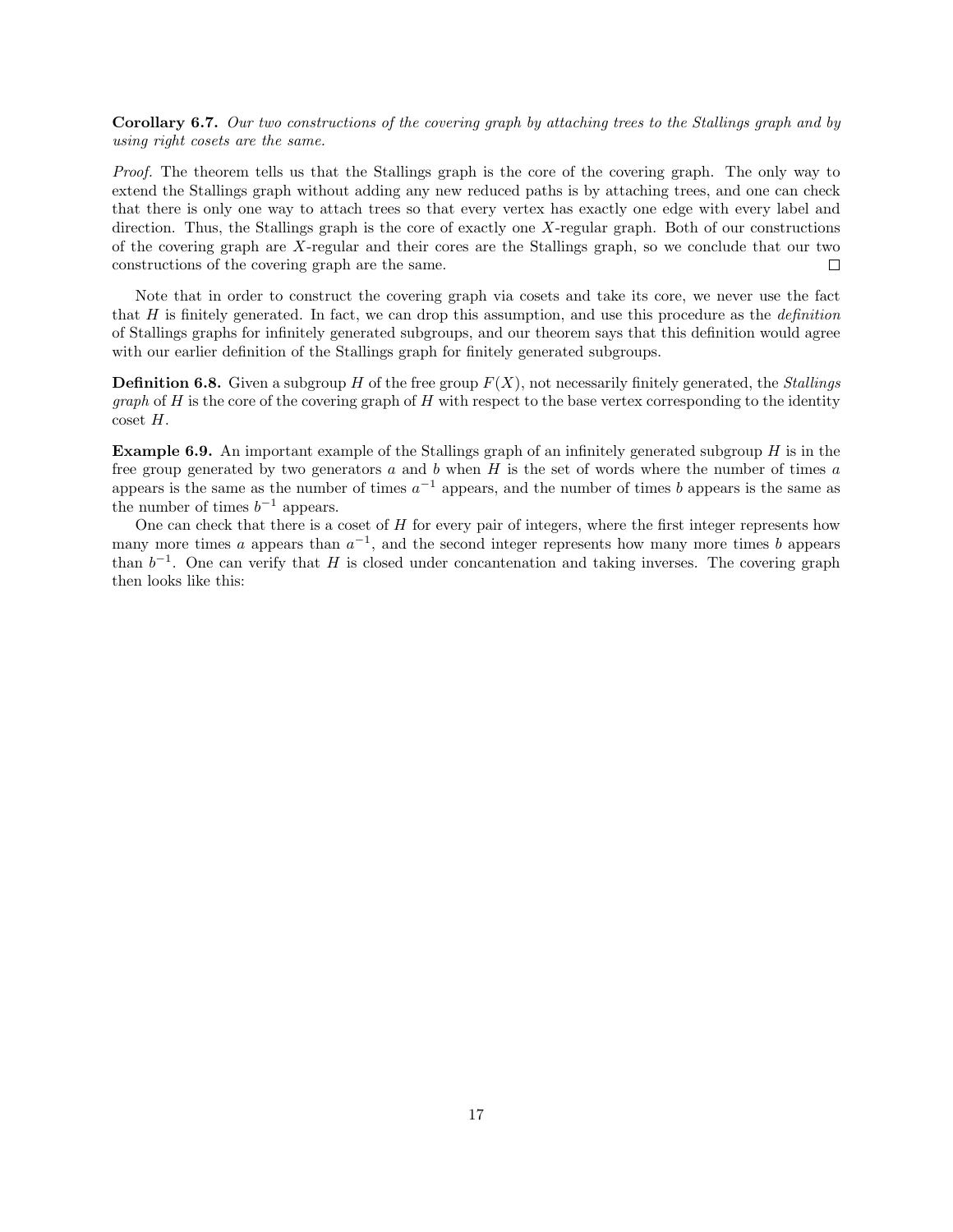Figure 20: The covering graph of the subgroup  $H$  containg all words in which  $a$  appears the same number of times as  $a^{-1}$  and b appears the same number of times as  $b^{-1}$ .



This graph is core, so the Stallings graph of H is the same graph.

Now that we've defined the Stallings graph for arbitrary subgroups, it might be useful to characterise when a subgroup actually is finitely generated, in terms of its Stallings graph. The answer turns out to be simple.

**Theorem 6.10.** Let H be a subgroup of a free group  $F(X)$ . Then H is finitely generated if and only if the Stallings graph  $\Gamma(H)$  is finite.

Proof. If H is finitely generated, then we can use our initial method of constructing the Stallings graph via drawing cycles for the gennerators and folding. The graph we get this way is finite.

Coversely, if we have a finite folded graph, then, in particular, there are finitely many edges that are not on some maximal subtree. As discussed in Section 3, we conclude that there are finitely many generators for the subgroup.  $\Box$ 

OK, so we've characterised the finitely generated subgroups in terms of their Stallings graphs. What other properties of subgroups can we characterise in terms of the Stallings graphs? Here's one:

**Definition 6.11.** The *index* of a subgroup H in a free group F is the number of cosets of H, denote  $[F:H]$ .

In general, we can't expect the index of a subgroup to be finite. The concept of a finite index subgroup is fairly important in group theory: Many theorems have the phrase "finite index" somewhere in either the assumptions or the conclusions of the theorem (or both!). Can we determine whether a subgroup of a free group has finite index in terms of its Stallings graph? Indeed, we can: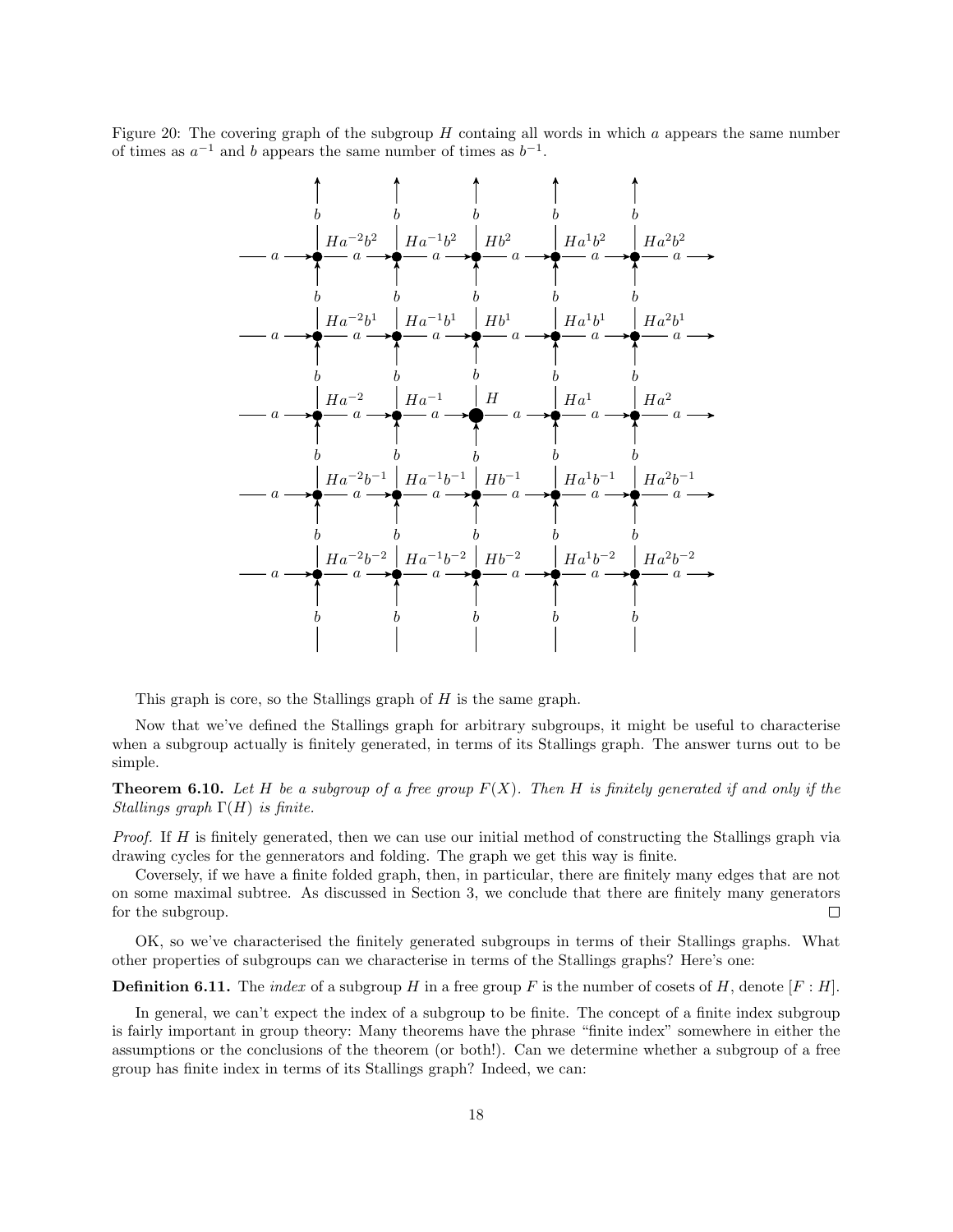**Theorem 6.12.** Let H be a subgroup of a free group  $F(X)$  where the alphabet X is finite. Then H has finite index in F if and only if the Stallings graph  $\Gamma(H)$  is finite and X-regular.

*Proof.* The subgroup  $H$  having finite index is the same thing as saying that the covering graph of  $H$  has finitely many vertices, since, by definition, the covering graph has a vertex for every coset of H.

If the covering graph is finite, then I claim that it is already core. Indeed, consider any edge labeled  $x$ from a vertex  $v_0$  to a vertex  $v_1$ . We need to find a reduced path that contains this edge. But since covering graphs are X-regular, there is an edge labeled x from  $v_1$  to some vertex  $v_2$ . Likewise, there is an edge labeled x from  $v_2$  to some vertex  $v_3$ , and so forth. Since the graph is finite, we will eventually repeat a vertex. One can check that the folded condition implies that the first time we repeat a vertex we must actually be at the initial vertex  $v_0$ . So now we have a reduced path p from  $v_0$  to  $v_0$ . We can create a path from the base vertex to the base vertex like we did in Section 5 by going along a path q from the base vertex to  $v_0$ , along our cycle p, and then back via the inverse  $q^{-1}$ . One can check that when we reduce this path  $qpq^{-1}$ , we still go along all of the edges of p. Hence, our arbitrary edge is on a reduced path from the base vertex to the base vertex, and hence is in the core of the graph. We conclude that the covering graph is core.

Since the covering graph is core, it is equal to the Stallings graph. In particular, the Stallings graph is finite and X-regular.

Conversely, say the Stallings graph is finite and  $X$ -regular. Since the graph is  $X$ -regular, when we attach the "missing" edges to make the covering graph, we have no edges to attach. Therefore, once again, the Stallings graph is equal to the covering graph. In particular, the covering graph is finite, as desired.  $\Box$ 

Our characterisations of finite index subgroups and finitely generated subgroups yield an immediate corollary.

**Corollary 6.13.** Let H be a subgroup of a free group  $F(X)$  where the alphabet X is finite. If H has finite index in F, then H is finitely generated.

*Proof.* If H has finite index, then  $\Gamma(H)$  is finite by Theorem 6.12, and so H is finitely generated by Theorem 6.10.  $\Box$ 

This result seems counterintuitive. Finite index subgroups are "almost as big" as the entire group  $F$ . Indeed, if H has index d in F, then that means that d "copies" of H cover all of F. On the other hand, finitely generated subgroups are built from a finite list of words, so they are intuitively small. Our corollary then says that if a subgroup is big, then it must be small.

Instead, perhaps a better intuition is that finitely generated groups are tidy whereas infinitely generated groups are messy. A finite index subgroup is close to the entire group  $F$ , which makes it pretty tidy.

Our result claims that if  $H$  has finite index, then it is finitely generated. But how many generators does H have? Can we answer this question in terms of the index of  $H$  and the number of letters in the alphabet X?

**Exercise 6.14.** Let F be a free group over an alphabet X with n letters, and let H be a subgroup of  $F(X)$ with index d. Prove that the number of generators of H is exactly  $(n-1)d+1$ . This result is known as Schreier's formula named after the early 20th century Austrian mathematician Otto Schreier. Hint: Count the number of vertices and edges of the Stallings graph.

We can also use Stallings graphs to say something about the intersection of two finite index subgroups.

**Theorem 6.15.** Let H and K be two subgroups of a free group F. If H and K have finite indices c and d, respectively, in F, then the index of  $H \cap K$  is also finite and at most the product cd.

Proof. As discussed in the proof of Theorem 6.12, for finite index subgroups, the covering graphs and Stallings graphs are the same. Thus,  $\Gamma(H)$  has c vertices and  $\Gamma(K)$  has d vertices, so the product graph  $\Gamma(H) \times \Gamma(K)$ has cd vertices. One can check that since  $\Gamma(H)$  and  $\Gamma(K)$  are X-regular, the product  $\Gamma(H) \times \Gamma(K)$  is also X-regular.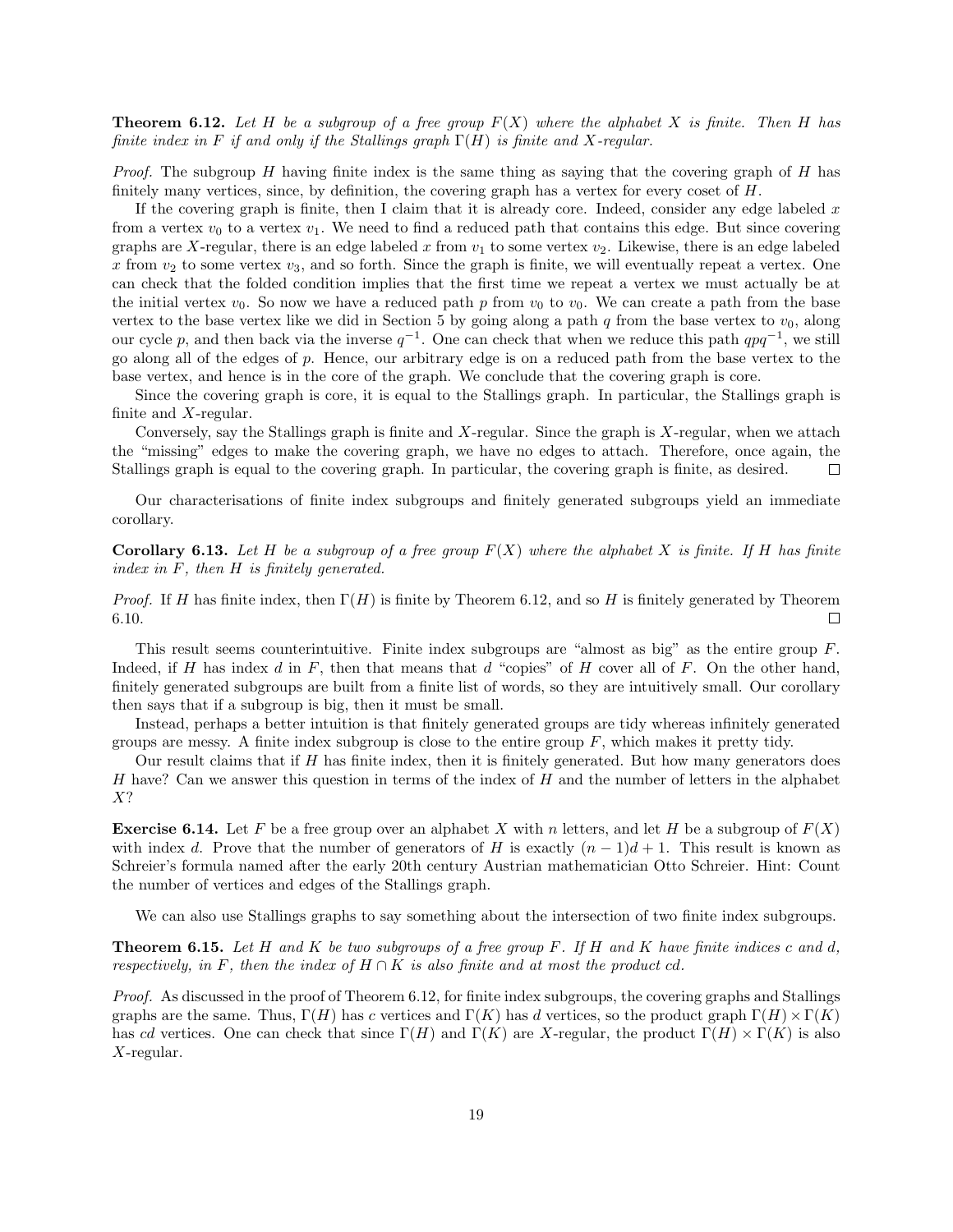From Section 4, we know that  $\Gamma(H \cap K)$  is the core of  $\Gamma(H) \times \Gamma(K)$ . As we showed in the proof of Theorem 6.12, a connected finite X-regular graph is automatically core, so taking the core of  $\Gamma(H) \times \Gamma(K)$ amounts to taking the connected component containing the base vertex. Therefore, the core of  $\Gamma(H) \times \Gamma(K)$ is still  $X$ -regular.

We conclude that  $\Gamma(H \cap K)$  is X-regular and finite with at most cd vertices, so  $H \cap K$  has finite index at most cd in F.  $\Box$ 

As a side note, this theorem is true even if  $F$  is replaced by an arbitrary group that is not necessarily free.

Exercise 6.16. Use this result about the index of an intersection along with Schreier's formula to help you find examples that show that the Hanna Neumann bound is as strong as possible. That is, given arbitrary positive integers r and s, construct a subgroup  $H$  with r generators and a subgroup  $K$  with s generators such that the number of generators of  $H \cap K$  is exactly  $(r-1)(s-1)+1$ .

We now return to the question of conjugating subgroups. As we discussed earlier, conjugating a subgroup corresponds to moving the base vertex in the Stallings graph. More precisely, conjugating by x moved the base vertex along the edge labeled x. Of course, there was a caveat: Sometimes, the base vertex didn't have an edge labeled x. Then we needed to move the base vertex "off" the Stallings graph to a new vertex attached to the old graph by a single edge.

Now that you know about covering graphs, you see the big picture. What's actually going on is that, as we conjugate the subgroup, the base vertex moves around the covering graph. When we go back to the Stallings graph by taking the core, most of the covering graph disappears, and we're left with the type of the graph possibly with a spur attaching it to the base vertex. Here we want to use the more general definition of the type of a graph, so that we can use it both for Stallings graphs and for covering graphs:

**Definition 6.17.** Given an X-digraph Γ, the type of Γ, denoted Type(Γ), is the intersection of Core(Γ, v) over all vertices v of  $\Gamma$ . The type of a graph does not have a designated base vertex.

Roughly speaking, the type of a graph contains the interesting part of a graph. Namely, it contains all of the cycles and cuts off the spurs and trees. Note that the type of the covering graph of a nontrivial subgroup is the same as the type of its Stallings graph.

In group theory, a very important concept is a subgroup that doesn't change when it is conjugated:

**Definition 6.18.** A subgroup N of a free group F is normal if  $g^{-1}Ng = N$  for all  $g \in F$ . Equivalently, we have  $gN = Ng$  for all g.

If you conjugate an element of a normal subgroup  $N$ , it will in general become a different element, but it will stay inside  $N$ . It is the set  $N$  that remains fixed by conjugation.

**Example 6.19.** The subgroup  $H = \langle a, bb, bab \rangle$  is normal in the free group over the alphabet  $\{a, b\}$ . Here is its Stallings graph:

Figure 21: The Stallings graph of the subgroup  $H = \langle a, bb, bab \rangle$ .